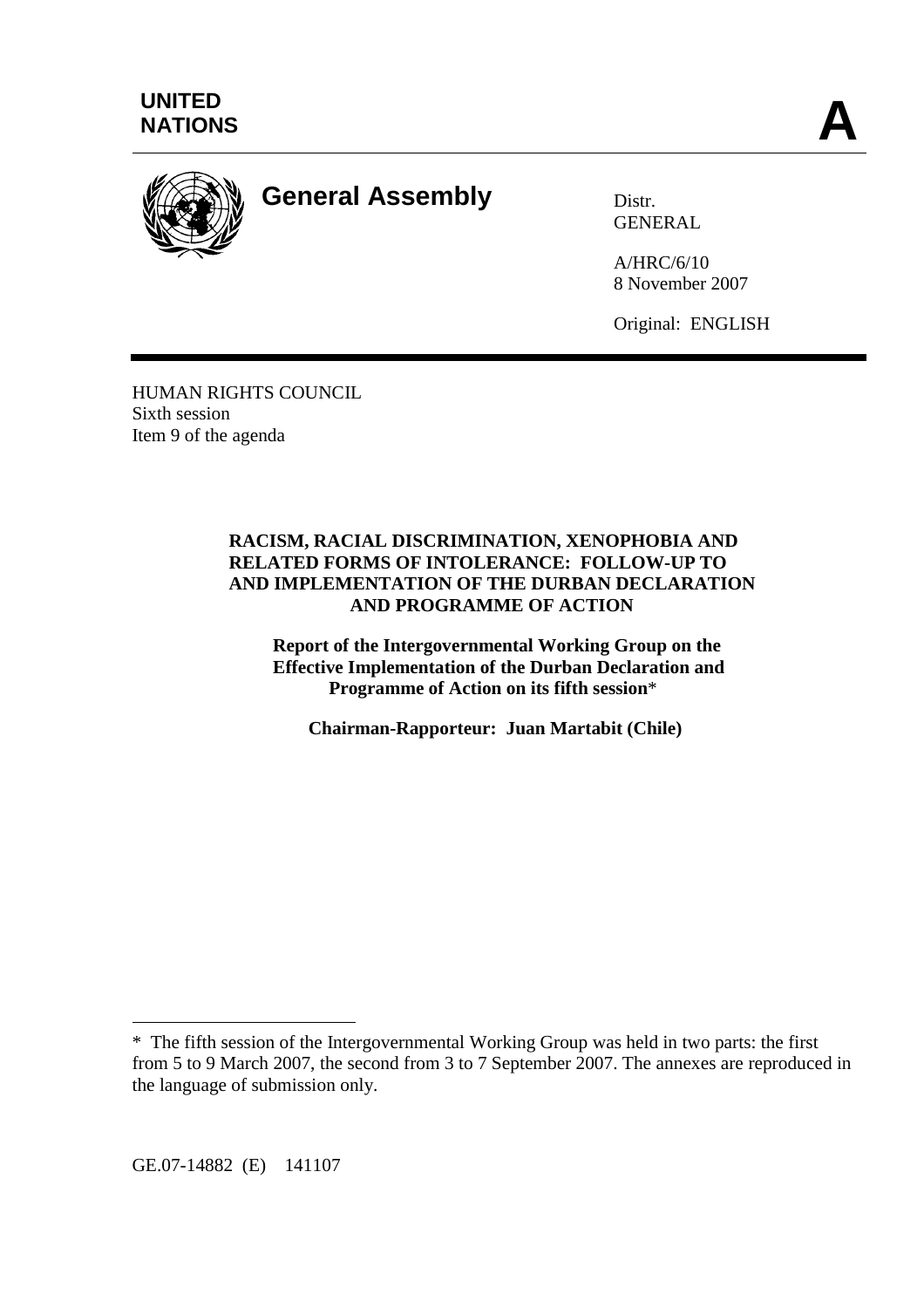#### **Summary**

 The Intergovernmental Working Group on the effective implementation of the Durban Declaration and Programme of Action held the first part of its fifth session in Geneva from 5 to 9 March 2007, and the second part from 3 to 7 September 2007.

 At the first part of its session, the Working Group examined two thematic areas: the role of national action plans in combating racism, racial discrimination, xenophobia and related intolerance, with presentations by panellists and a presentation by the Secretariat; and complementary international standards, with the preliminary exchange of views with the five experts selected to conduct a study on gaps in existing international instruments to combat racism, racial discrimination, xenophobia and related intolerance.

 The panellists on the role of national action plans in combating racism, racial discrimination, xenophobia and related intolerance explored the effectiveness of national action plans and the obstacles to their implementation. They also highlighted specific national experiences, provided comparative analyses of national action plans, and drew attention to points that should be taken into account when preparing and drafting national action plans against racism.

 On the thematic issue of complementary international standards, the experts discussed the methodology that they had adopted for the study. The Working Group flagged combating xenophobia, standards of protection in the media and the protection of indigenous peoples, migrants, asylum-seekers and refugees as areas that would probably require particular consideration by the experts. Much of the debate also revolved around the questions of religious intolerance and discrimination based on multiple grounds.

 At the second part of its session, the Working Group examined the study submitted by the Committee on the Elimination of All Forms of Racial Discrimination on possible measures to strengthen implementation through optional recommendations or the update of its monitoring procedures (A/HRC/4/WG.3/7), and a report submitted by the experts on the content and scope of substantive gaps in the existing international instruments to combat racism, racial discrimination, xenophobia and related intolerance (A/HRC/4/WG.3/6).

 The Working Group adopted by consensus several recommendations on each of the themes discussed during the two parts of the session.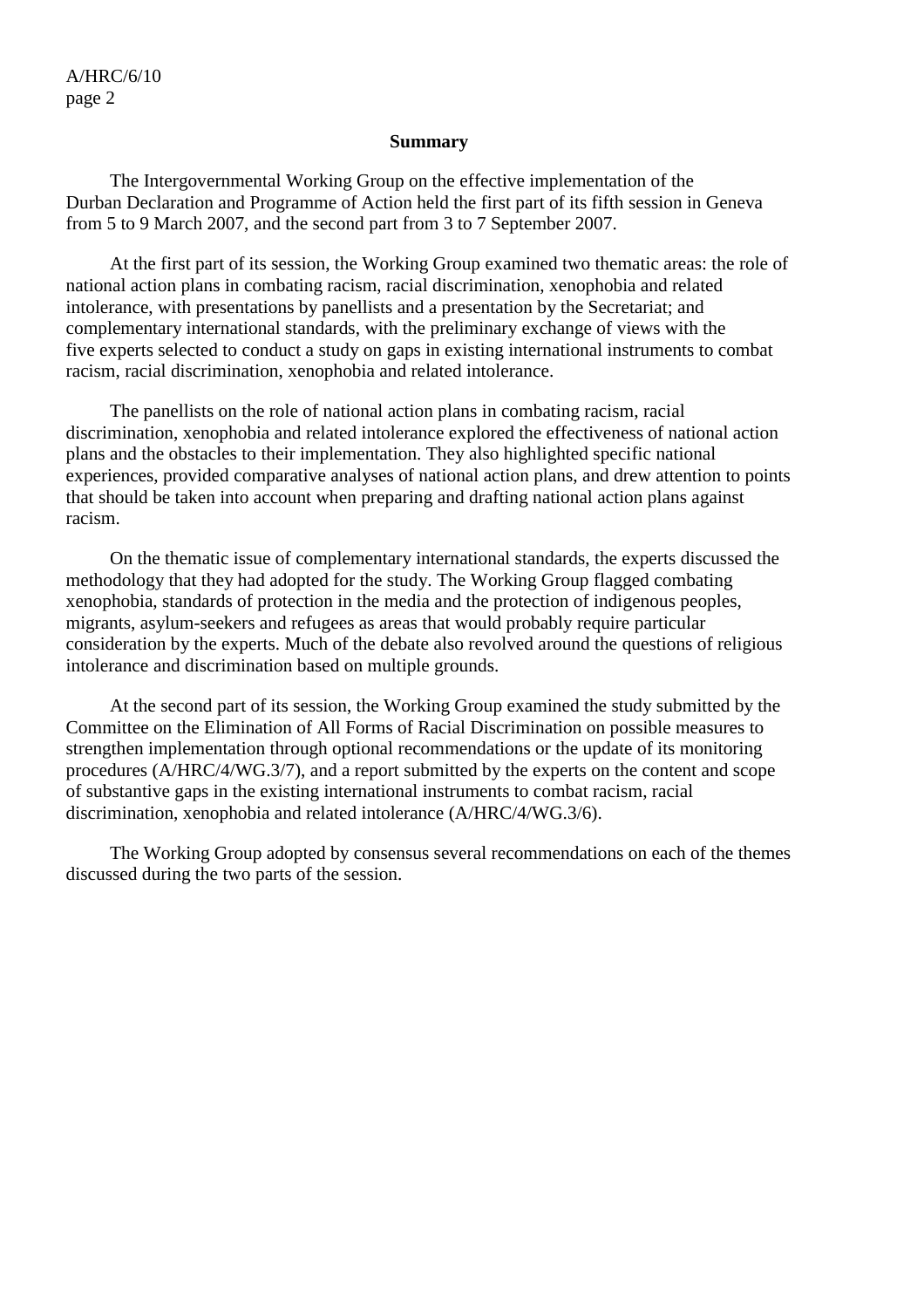# **CONTENTS**

# *Paragraphs Page*

| I.          |                                                        | 1           | 5  |
|-------------|--------------------------------------------------------|-------------|----|
| Π.          |                                                        | $2 - 11$    | 5  |
|             |                                                        | $3 - 7$     | 5  |
|             | Β.                                                     | 8           | 5  |
|             | C.                                                     | 9           | 6  |
|             | D.                                                     | 10          | 6  |
|             | Е.                                                     | 11          | 6  |
| III.        |                                                        | $12 - 17$   | 6  |
| IV.         | THEMATIC ANALYSIS: THE ROLE OF NATIONAL                | $18 - 32$   | 7  |
|             |                                                        | $18 - 29$   | 7  |
|             |                                                        | $30 - 32$   | 9  |
| $V_{\cdot}$ | THEMATIC ANALYSIS: COMPLEMENTARY                       | $33 - 45$   | 10 |
| VI.         | STUDY ON COMPLEMENTARY INTERNATIONAL                   | $46 - 79$   | 12 |
|             | A. Presentation by the Committee on the Elimination of | $46 - 54$   | 12 |
|             | Β.                                                     | $55 - 79$   | 13 |
| VII.        |                                                        | $80 - 109$  | 17 |
|             | A.                                                     | $80 - 105$  | 17 |
|             |                                                        | $106 - 109$ | 20 |
| VIII.       |                                                        | 110         | 20 |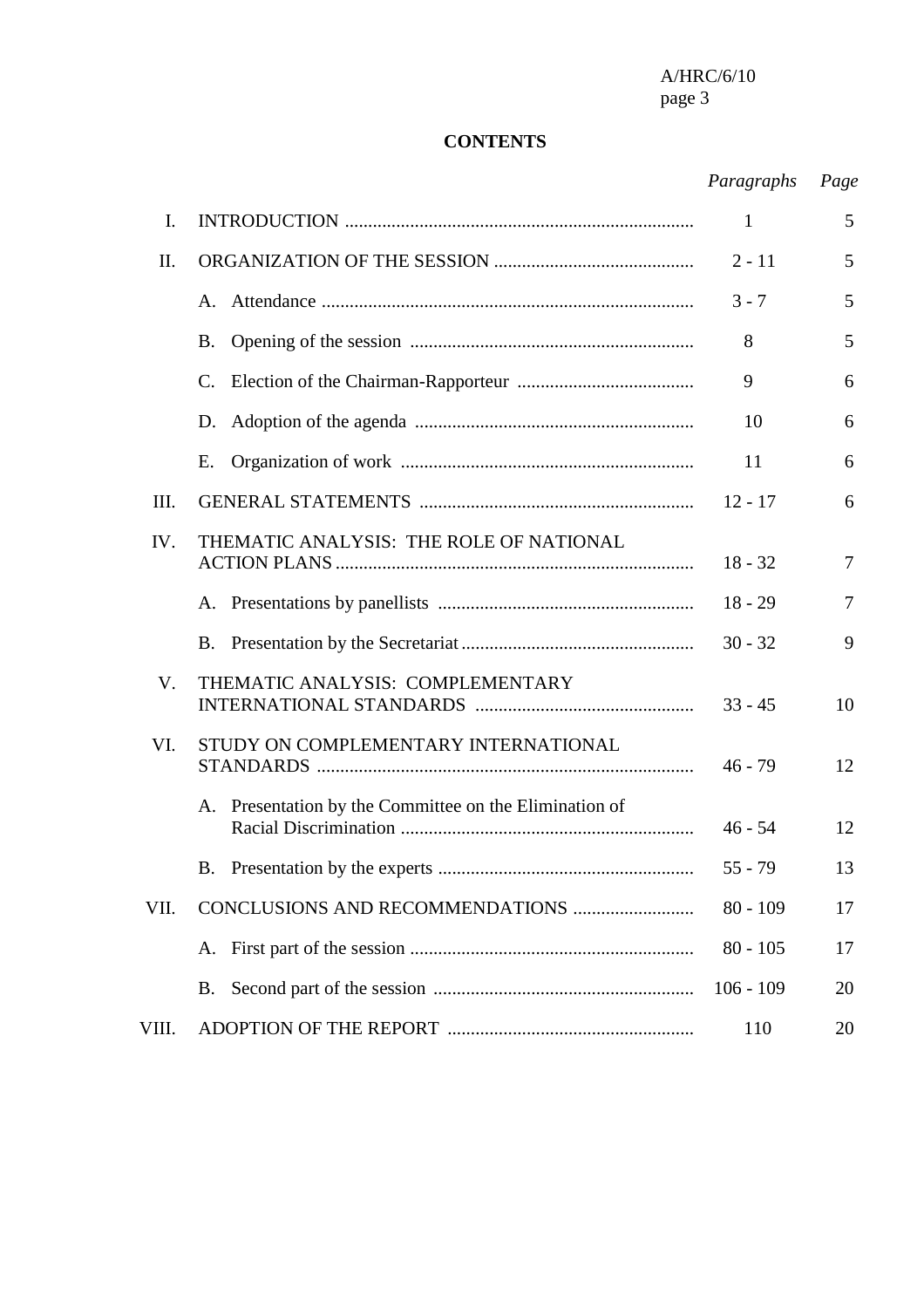# **CONTENTS** (continued)

#### **Annexes**

|  | 24 |
|--|----|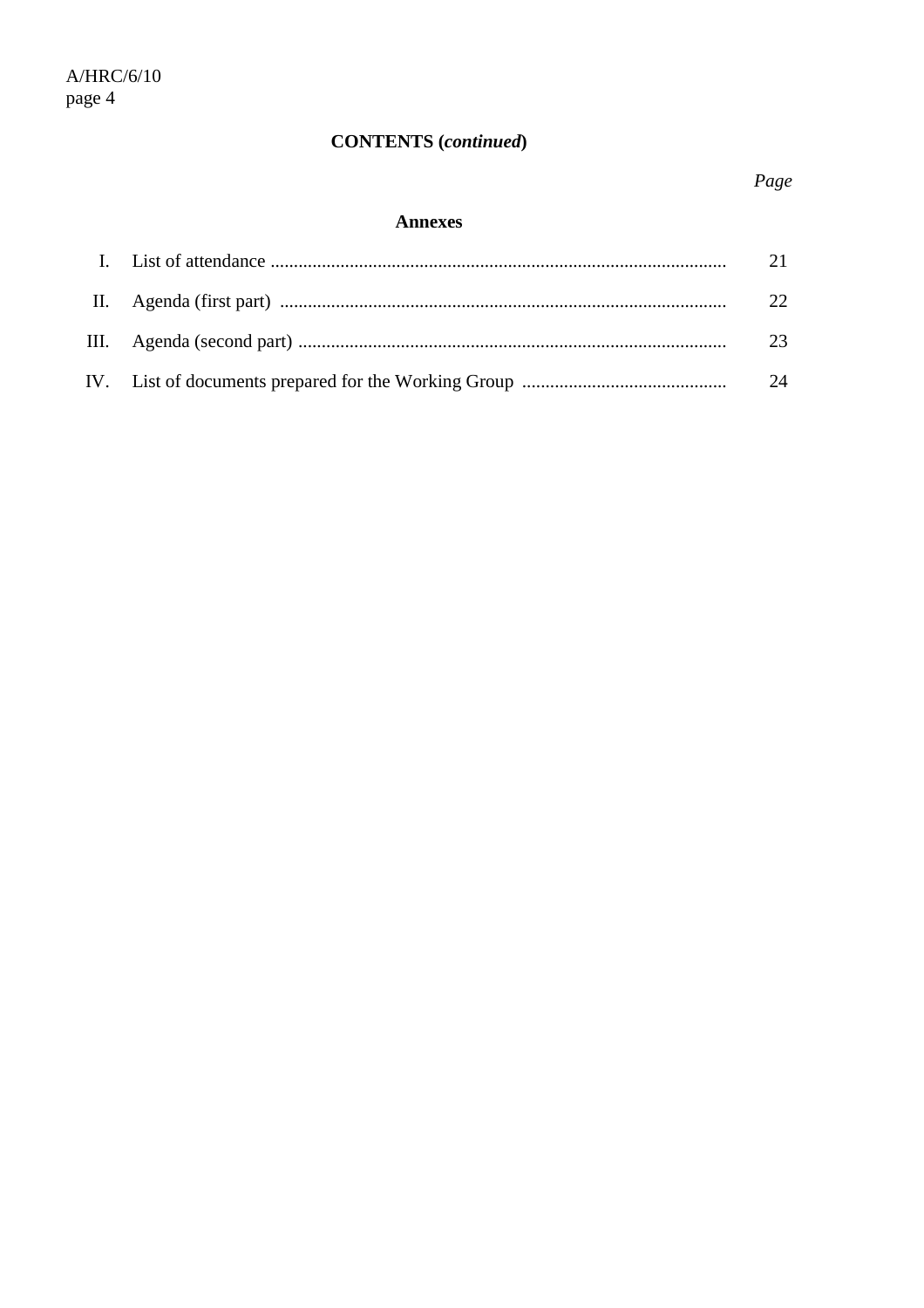#### **I. INTRODUCTION**

1. The present report is submitted by the Intergovernmental Working Group on the Effective Implementation of the Durban Declaration and Programme of Action pursuant to Human Rights Council resolution 1/5 and decision 3/103. While the recommendations contained in section VII were adopted by consensus by the Working Group, the other sections of the present report are the sole responsibility of the Chairman-Rapporteur.

#### **II. ORGANIZATION OF THE SESSION**

2. The Working Group held the first part of its fifth session from 5 to 9 March 2007 and the second part from 3 to 7 September 2007, in Geneva. During the first part, the Working Group held a total of nine meetings. During the second part, it held seven meetings.

#### **A. Attendance**

3. Both parts of the session were attended by representatives of States Members, international coordinating committees and regional groups of national institutions, specialized agencies, and intergovernmental and non-governmental organizations (see annex I).

4. During the first part of the session, presentations on the theme of national action plans to combat racism, racial discrimination, xenophobia and related intolerance were made by the following panellists: Anita Danka, staff attorney of the European Roma Rights Centre in Budapest; Mark Lattimer, Executive Director of Minority Rights Group International; Joseph Rajkumar of Pax Romana; Alejandro Gelover, Director of Institution Relations and International Affairs of the National Council for the Prevention of Discrimination of Mexico; and Bart Mondelaers of the Belgian Centre for Equal Opportunities and Opposition to Racism.

5. The five experts engaged with the Working Group in a preliminary exchange of views and vision on complementary standards as a provisional measure pending the completion of their report. The experts were: Professor Jenny Goldschmidt (Netherlands); Professor Dimitrina Petrova (Bulgaria); Syafi'i Anwar (Indonesia); Professor Tiyanjana Maluwa (Malawi and South Africa); and Waldo Luis Villalpando (Argentina).

6. During the second part of the session, a member of the Committee on the Elimination of All Forms of Racial Discrimination, Professor Alexei Avtonomov, presented a study by the Committee on possible measures to strengthen implementation through optional recommendations or the update of its monitoring procedures (A/HRC/4/WG.3/7).

7. The experts presented their study on the content and scope of substantive gaps in the existing international instruments to combat racism, racial discrimination, xenophobia and related intolerance (A/HRC/4/WG.3/6).

#### **B. Opening of the session**

8. During the first part, the Director of the Division of Human Rights Procedures opened the session on behalf of the United Nations High Commissioner for Human Rights. During the second part, the Deputy High Commissioner for Human Rights opened the session on behalf of the High Commissioner.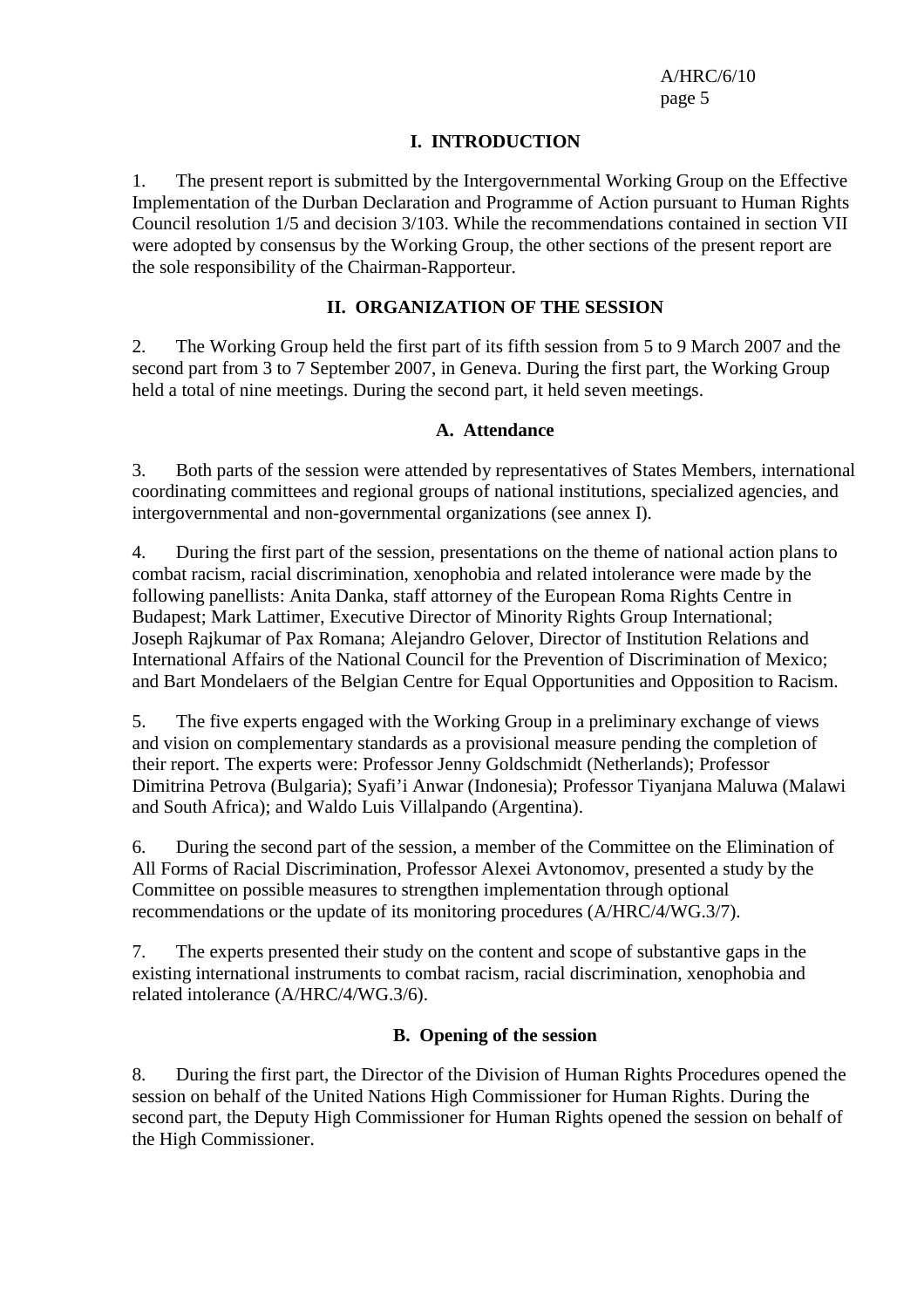### **C. Election of the Chairman-Rapporteur**

9. During the first part of the fifth session, Juan Martabit (Chile) was re-elected Chairman-Rapporteur by acclamation. During the second part, at the first meeting, on 3 September, Juan Eduardo Eguiguren, the Deputy Permanent Representative at the Permanent Mission of Chile to the United Nations in Geneva was elected interim Chairman-Rapporteur by acclamation, in the absence of Mr. Martabit, the Permanent Representative of Chile who assumed the chairmanship of the Working Group on 5 September.

### **D. Adoption of the agenda**

10. During the first meeting of the first part, the Working Group adopted the agenda for the first part of its fifth session (A/HRC/4/WG.3/1) (annex II). At the first meeting of the second part, the Working Group adopted the agenda for the second part of its fifth session (A/HRC/4/WG.3/3) (annex III).

### **E. Organization of work**

11. During the first part of its fifth session, the Working Group approved its programme of work (A/HRC/4/WG.3/2). During the second part, the Working Group approved its programme of work (A/HRC/4/WG.3/4).

### **III. GENERAL STATEMENTS**

12. During the first part, delegates speaking on behalf of regional groups and as representatives of their own countries reiterated their commitment to combating racism, racial discrimination, xenophobia and related intolerance and highlighted the importance of following up the Durban Declaration and Programme of Action.

13. Several delegates provided overviews of their countries' national initiatives to follow up the Durban Declaration and Programme of Action. National action plans, new legislation, budgetary resources, updates to school textbooks, the establishment of a special tribunal and employment, housing and health-care programmes were some of the initiatives flagged in this regard.

14. Several delegates commented on the development of new standards to combat racism. While some delegates welcomed the creation of new standards, one delegate representing a regional group expressed the view that new standards might only be useful if they strengthened the fight against racism at the national level.

15. During the second part of the fifth session, delegates speaking on behalf of regional groups and as representatives of their own countries informed the Working Group on their implementation of the Durban Programme of Action. Several delegates reiterated their commitment to combating racism, racial discrimination, xenophobia and related intolerance and highlighted the importance of following up on the Durban Declaration and Programme of Action.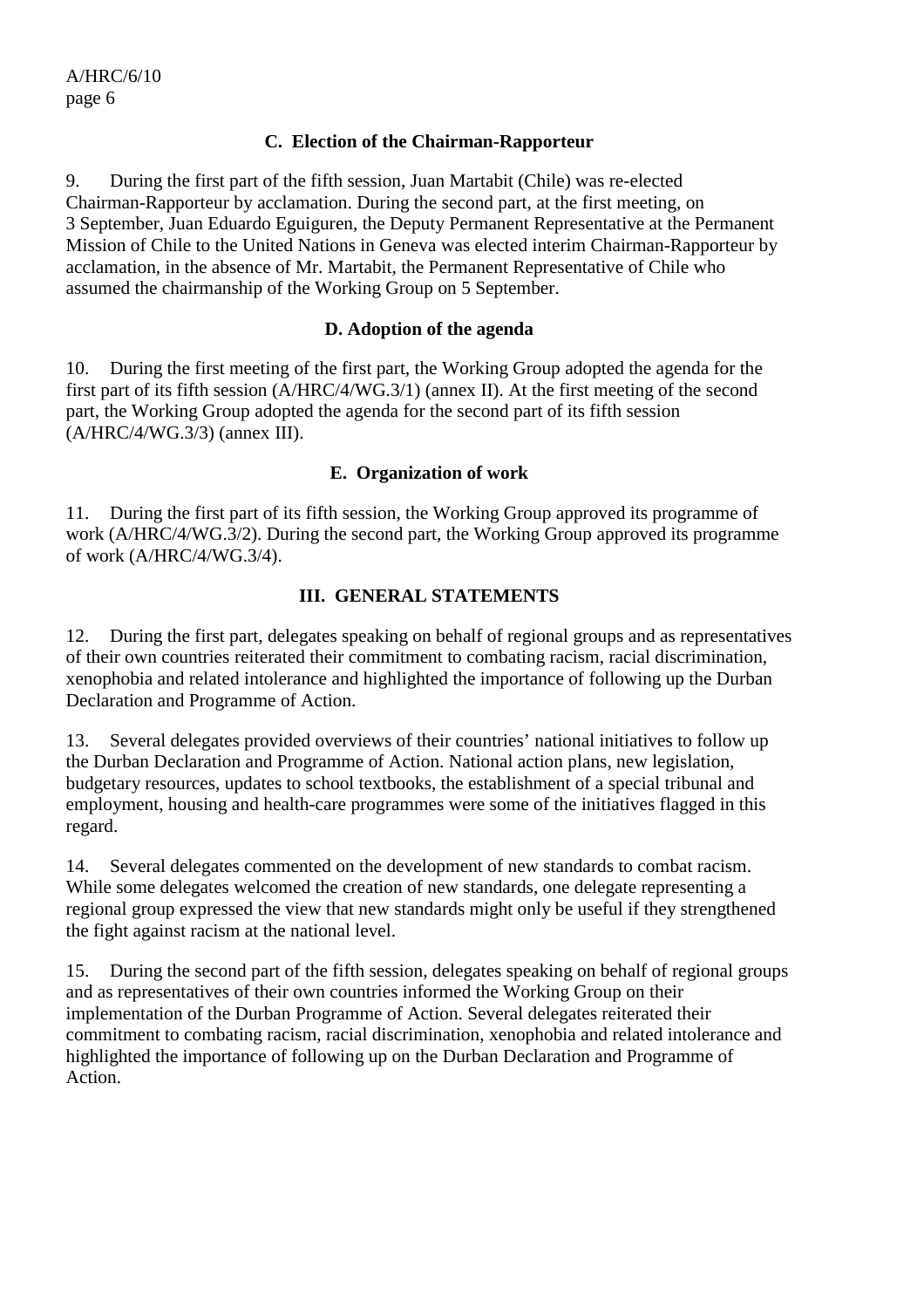16. Several delegates provided overviews of their countries' national initiatives. In particular, they discussed the development of national action plans to promote diversity, constitutional and legislative measures to protect the collective rights of people of African descent and indigenous peoples and the establishment of independent specialized national human rights institutions to combat racism and racial discrimination.

17. A representative also made a presentation, on behalf of a regional group, on the implementation of the Durban Declaration and Programme of Action at the regional level, outlining the work done on the strengthening of regional anti-discrimination legislation; the development of anti-racism strategies, and the enactment of laws criminalizing acts of a racist and xenophobic nature. Observers also took the floor to inform the Working Group on their implementation activities in recent months.

# **IV. THEMATIC ANALYSIS: THE ROLE OF NATIONAL ACTION PLANS**

## **A. Presentations by panellists**

18. During the first part of its fifth session, the Working Group began its thematic analysis on national action plans. The Director of Institution Relations and International Affairs of the National Council for Prevention of Discrimination of Mexico analysed the problem of discrimination in his country. He highlighted the initiatives of the Government of Mexico to implement the Durban Declaration and Programme of Action. He drew attention to the multi-dimensional nature of discrimination and pointed out that there was no single strategy to combat discrimination. He also stressed that often discrimination was not strictly a legal issue: the real problem lay in the translation of standards into practice.

19. The attorney from the European Roma Rights Centre in Budapest focused her presentation on the Roma people and the essential components which should be included in an effective national action plan. She explained that there were two effective avenues for addressing racial discrimination: legislative frameworks and governmental policies. She explained that countries needed to review and reassess all relevant policies and their impact, instead of simply synthesizing existing policies. She also stressed the importance of mainstreaming social inclusion into all laws and policies, setting clear and specific implementation objectives, determining indicators for monitoring and ensuring funding for implementation. Public independent bodies were essential for investigating, prosecuting and monitoring acts of discrimination. She noted the necessity of transparency, information-sharing and cooperation among concerned Government ministries.

20. The human rights consultant to Forum Asia, provided a comparative analysis of national action plans. He pointed out that the Durban Declaration and Programme of Action provided important guidelines for combating racism. In the Asia Pacific region, 12 countries had adopted national action plans on human rights which addressed the need to protect vulnerable groups, even if they did not use the word "discrimination". He flagged the importance of the grounds of "descent" when examining discrimination, and referred to the system of protection of women against violence adopted by India as an example of how soft law could become hard law. While he acknowledged that there was a need for new norms in a few areas, the main issue was the proper implementation of existing standards.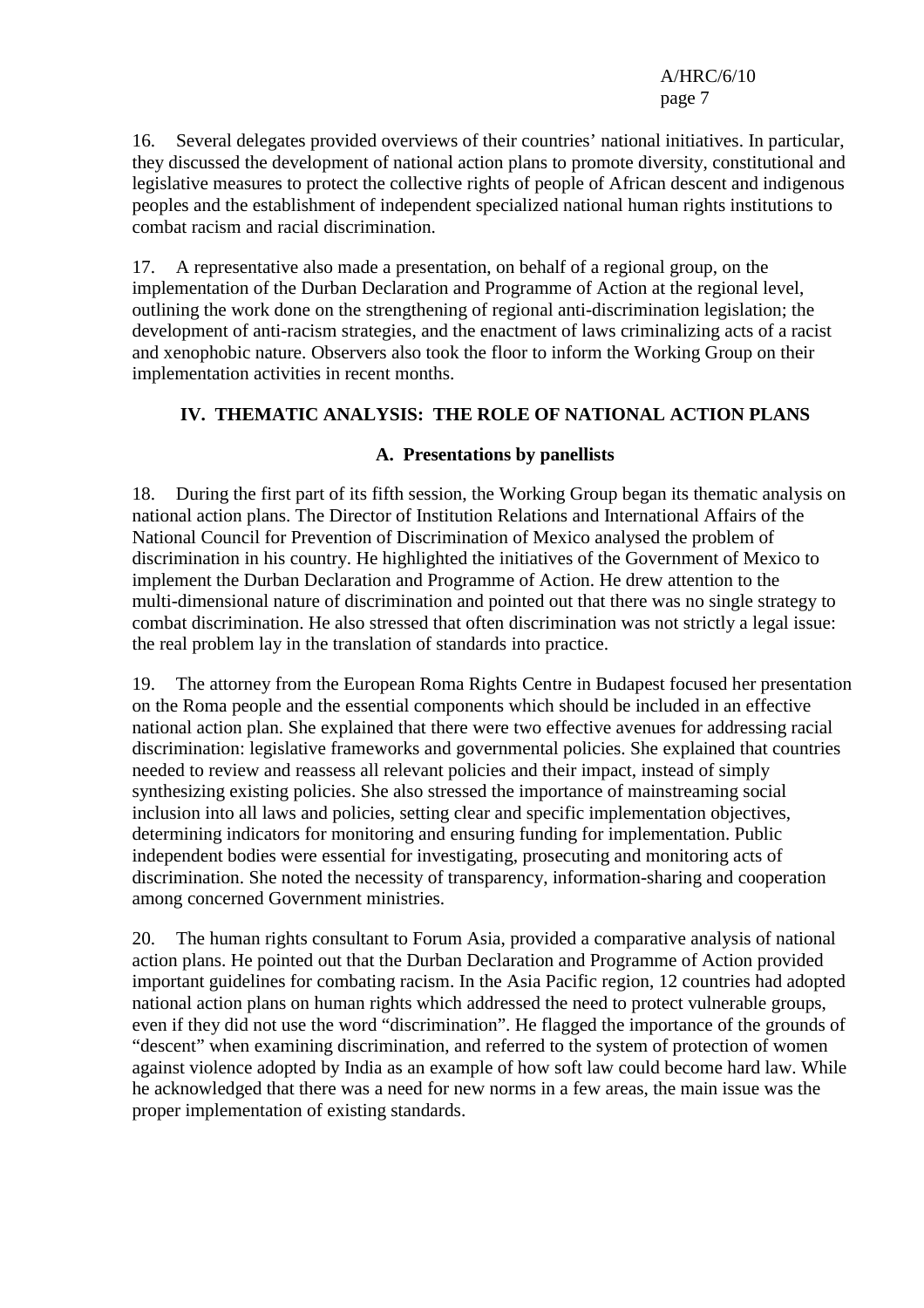21. The representative of the Belgian Centre for Equal Opportunities and Opposition to Racism presented the national action plan against racism of Belgium which was currently being drafted and included references, targets and contents of provisions from the Durban Declaration and Programme of Action. He spoke about the advantages of having an independent public institution draft the national action plan, and detailed the working methods used by the Centre. He also highlighted the importance of including all stakeholders in the process; establishing a national follow-up commission; and making the national action plan a structural element to ensure continuity over time. He commented that the Durban Declaration and Programme of Action was a declaration of intent and that it would be very useful to have some minimum standards of a binding nature.

22. The Executive Director of Minority Rights Group International explored a range of experience in national action plans. He flagged six crucial points to be taken into account in developing national action plans. The first point was recognition: in many States, recognition of certain groups was a controversial subject. It was, however, exceptionally difficult to assist or protect a group without first recognizing that group. The second point was disaggregated data: while they were essential for understanding the extent of marginalization, the gathering of data needed to be undertaken in consultation with the communities concerned. Third, participation: consulting and involving the concerned community was essential for States in order to take focused and effective action. Fourth, measures to prevent discrimination and special measures to address it; there was a need for a legal regime to address equality of opportunity and a set of programmes for positive action. Fifth, targets: it was important to establish some form of target in order to monitor progress over time. The sixth point was institutional implementation mechanisms: each national plan of action required a budget adequate for the actions envisaged by it. Institutional mechanisms, such as ministers, parliamentary committees and committees involving members of the group targeted in the plan were also needed to move the actions identified in the national action plan forward.

23. During the discussion and debate which followed the presentations, State representatives presented overviews of the national action plans developed in their own countries. Some delegates addressed issues regarding racial profiling, national security, migration and discrimination. One delegate expressed the view that national security should be used as an argument to promote the implementation of the Durban Declaration and Programme of Action. A panellist noted that the topic of undocumented migrants presented a whole separate series of difficult issues, and that the issue of migration was addressed by another agency of the United Nations.

24. The themes of urbanization and spatial segregation were also examined during the discussion. One panellist noted that, in countries where communities were highly segregated, it was always the result of exclusion rather than voluntary segregation.

25. The need to involve non-State actors in developing anti-discrimination policy was mentioned by a panellist, as was the importance of putting human rights education at the centre of such a policy. Issues surrounding the use of mother-tongue languages and integration versus assimilation were also addressed.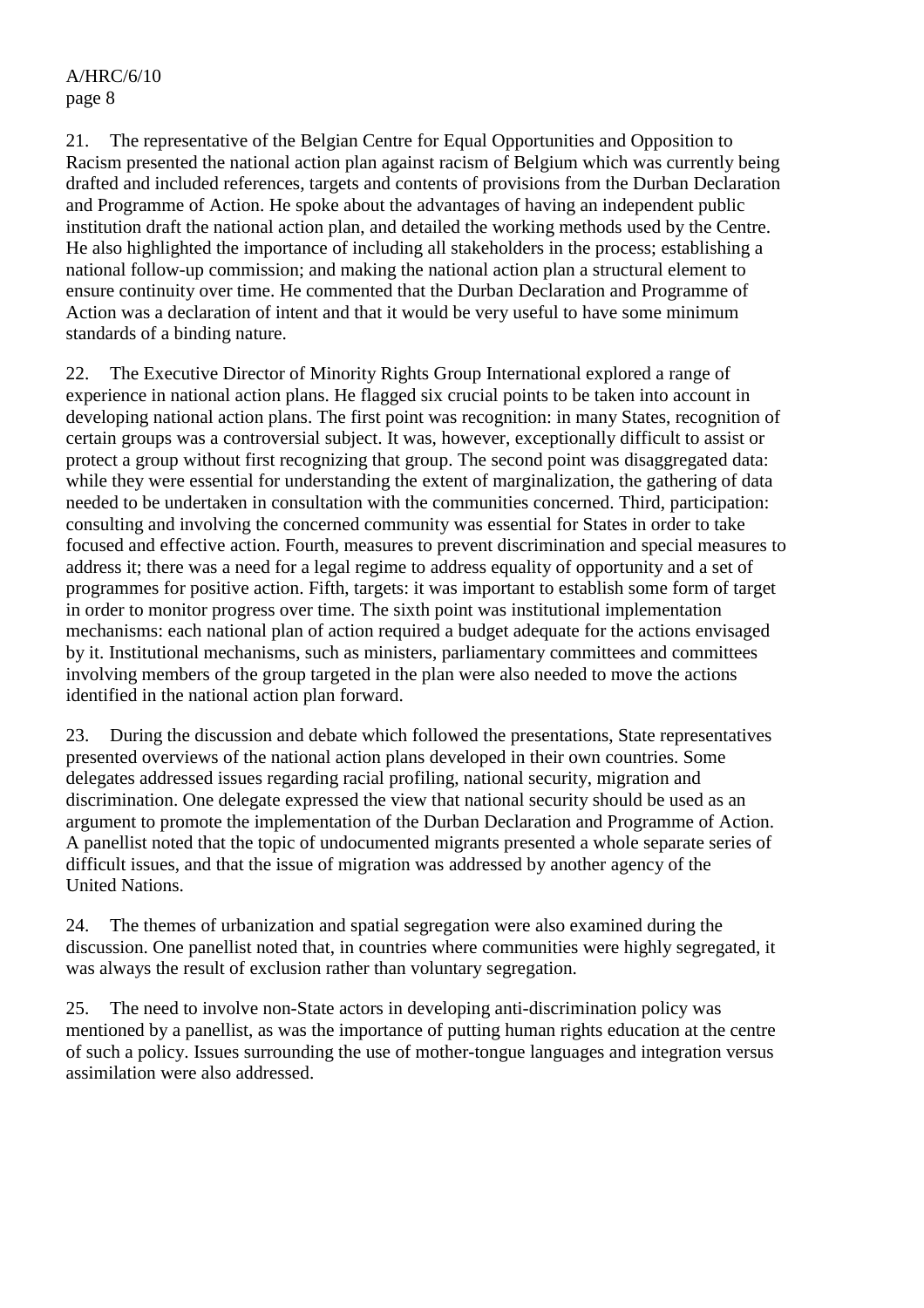26. One State representative commented that the understanding of the concept of minority and the historical experience surrounding minorities were not the same around the world. The representative maintained that, while minorities in some parts of the world were marginalized and excluded, minorities in other parts of the world had historically been the oppressors. The representative also noted that minority was a concept and not always a question of numbers.

27. Several panellists and State representatives also addressed the issues of data collection, monitoring and disaggregated data. One representative raised questions about data collection in relation to patterns of shifting identities, while a panellist reiterated the importance of data-collection and storage methods and emphasized that data should never be personally identifiable. One panellist also spoke on the need to develop international standards for data collection.

28. One delegate expressed the view that the lack of reference to the 1992 Declaration on the Rights of Persons Belonging to National or Ethnic, Religious and Linguistic Minorities in the Durban Declaration and Programme of Action<sup>1</sup> constituted a gap. The same delegate also mentioned that article 27 of the International Covenant on Civil and Political Rights needed to be better implemented.

29. The Chairman noted that the first part of the session had underscored the need for more work on disaggregated data and reliable indicators, as well as the need to update the information on the websites of the Office of the United Nations High Commissioner for Human Rights (OHCHR) and those dedicated to the Durban follow-up.

## **B. Presentation by the Secretariat**

30. The coordinator of the Anti-Discrimination Unit presented an overview on the assistance that OHCHR could provide with regard to developing and implementing national action plans. The coordinator explained that such assistance originated from a request made by the concerned State and was implemented on the basis of an agreement reached with the particular Government.

31. The national action plan of Argentina was highlighted as an example that could be useful in the development of further technical assistance projects by OHCHR with States. The development of the action plan included three phases: methodology, guidelines and the identification of groups requiring attention.

32. In the course of the discussion, several delegations raised the point concerning the capacity of OHCHR to assist Member States in the development of action plans. They stressed that the High Commissioner needed to strengthen the capacity of the Anti-Discrimination Unit in this regard.

<sup>&</sup>lt;sup>1</sup> General Assembly resolution 47/135, annex.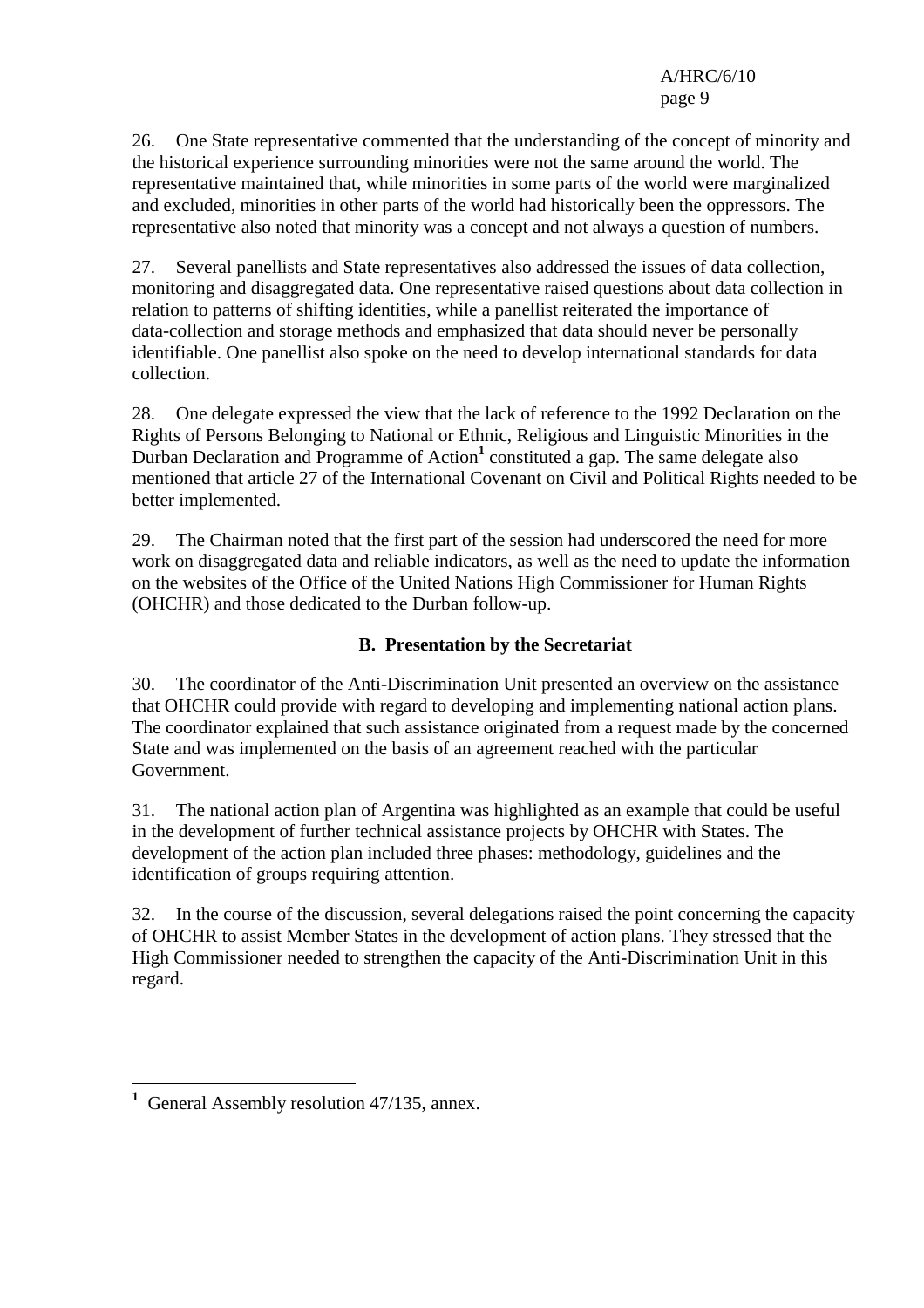#### **V. THEMATIC ANALYSIS: COMPLEMENTARY INTERNATIONAL STANDARDS**

33. On 8 March 2007, the Working Group benefited from an exchange of views with the five experts selected to conduct the study on gaps in existing international instruments to combat racism, racial discrimination, xenophobia and related intolerance and to make concrete recommendations on the avenues and means to bridge those gaps.

34. The experts were Professor Jenny Goldschmidt (Group of Western European and other States); Professor Dimitrina Petrova (Group of Eastern European States); Syafi'i Anwar (Group of Asian States); Professor Tiyanjana Maluwa (Group of African States); and Waldo Luis Villalpando (Group of Caribbean and Latin American States).

35. Mr. Villalpando, the Chairman of the group of experts recalled that they met for the first time in Geneva on 21 and 22 January 2007. He informed delegates that the next meeting of the experts was scheduled for April and that a third meeting would be held in May. He submitted that, despite the limited time allocated to the study, the experts would try their best to produce a report by the end of June.

36. Mr. Villalpando stated that the experts would examine the following categories, as formulated by the Chairman of the Working Group at its fourth session: (a) religious groups; (b) refugees; (c) asylum-seekers; (d) stateless persons; (e) migrant workers; (f) internally displaced persons; (g) descent-based communities; (h) indigenous peoples; (i) minorities; and (j) people under foreign occupation. He added that they would also consider the following phenomena, as formulated by the Chairman of the Working Group: (a) multiple discrimination or aggravated forms of racial discrimination; (b) ethnic cleansing; (c) genocide; (d) religious intolerance and defamation of religious symbols; (e) racial discrimination in the private sphere; and (f) incitement to racial hatred and dissemination of hate speech and xenophobic and caricatural pictures, through traditional mass media and information technology, including the Internet.

37. The Chairman of the group of experts also explained that the identification of gaps should be conducted with the participation of all relevant stakeholders. In that regard, the experts held meetings with members of the Committee on the Elimination of Racial Discrimination, members of other treaty bodies, and representatives of non-governmental organizations. At those meetings, the parties stressed that, while the identification of gaps should be conducted with the participation of all relevant stakeholders, States would remain primarily responsible for fulfilling their obligations.

38. Following the introduction by the Chairman, each of the experts expressed their view of the study. One expert asserted that additional standards could be required in those areas specified under the Durban Declaration and Programme of Action but not contained in the International Convention on the Elimination of All Forms of Racial Discrimination. The experts highlighted combating xenophobia as one such area and the use of new information technologies, such as the Internet, for purposes contrary to the respect for human values, equality and non-discrimination, such as for propagating racism, racial discrimination, racial hatred, xenophobia and related intolerance.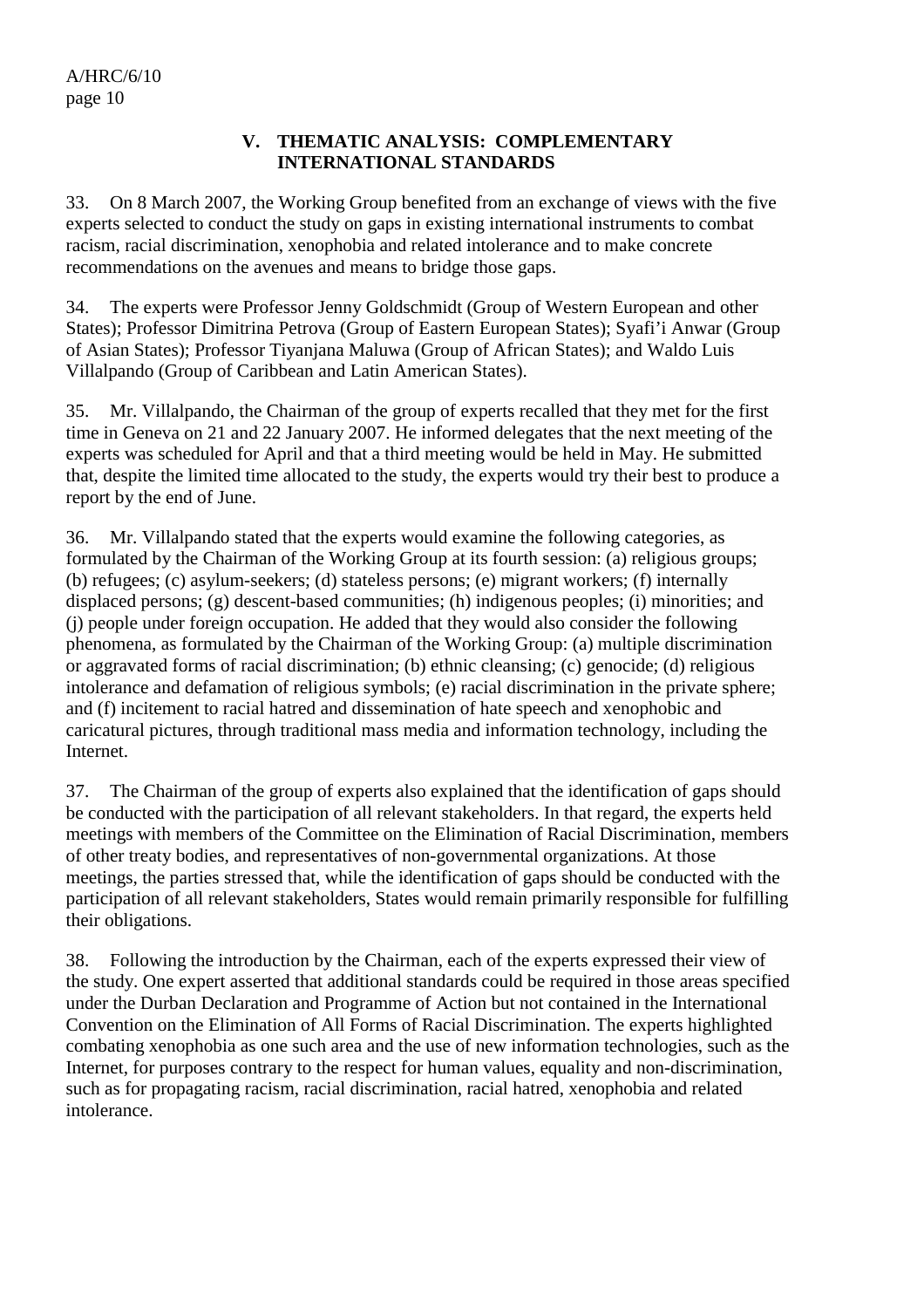39. Another expert referred to the current work by the Organization of American States on the draft convention against racism and all forms of discrimination and intolerance as evidence that substantive gaps existed with regard to the protection of vulnerable groups. One expert considered vital the need to direct particular attention to the issue of multiple or aggravated forms of discrimination. The view that only a cross-cutting approach would provide for an effective system of protection was also expressed. The need to clarify and reach a better understanding of the contents of article 4 of the International Convention on the Elimination of All Forms of Racial Discrimination was highlighted.

40. Views were expressed on how to strike a fair balance between freedom of religion and of expression. One delegate stressed the need to preserve the fundamental right to freedom of expression. On the issue of religious intolerance, one expert stated that increasing trends of incitement to religious hatred and defamation of religions showed how religious intolerance as a whole had become one of the most dangerous threats to international peace and security. Another representative considered erroneous the opinion that defaming a religion per se was different from inciting hatred against people who identify themselves on the basis of a particular religion. Another stated that criminalizing defamation of religions would be inconsistent with the fundamental principle that human rights reside in the individual rather than in group association, race, culture or religion. It was also suggested that the Working Group should avoid theoretical discussions and rather focus on practical issues. The view that the Working Group should take into consideration the recent reports of the Special Rapporteur on contemporary forms of racism, racial discrimination, xenophobia and related intolerance and the Special Rapporteur on freedom of religion or belief was also submitted.

41. One participant emphasized that the interest of the victims should guide the examination being undertaken by the experts. The participant also recommended that the experts should consult with members of the former Sub-Commission on the Promotion and Protection of Human Rights as well as with relevant non-State actors.

42. Throughout the discussions, the experts considered that, while they remained cognizant of the increase in ethnic and/or religious tensions globally, they believed that the following areas would benefit from their examination: the concept of responsibility to protect; the identification of protection gaps in situations involving natural disasters; discrimination in the private sphere; and different protection options offered by soft law mechanisms.

43. Several of the participants underscored the main gap as the discrepancy between the existing obligations and their effective implementation and follow-up. Reference was made to the lack of implementation of the right to individual petition under various international human rights instruments.

44. Some delegates stated that, as a matter of ensuring the coherence and effectiveness of the current system of protection, the process of exploring new standards should be conducted with a holistic approach. The process should take into consideration all currently existing mechanisms in order to avoid possible duplications with provisions already set forth in other international instruments. Specific references were made to the International Covenant on Civil and Political Rights and the International Convention on the Protection of the Rights of All Migrant Workers and Members of Their Families.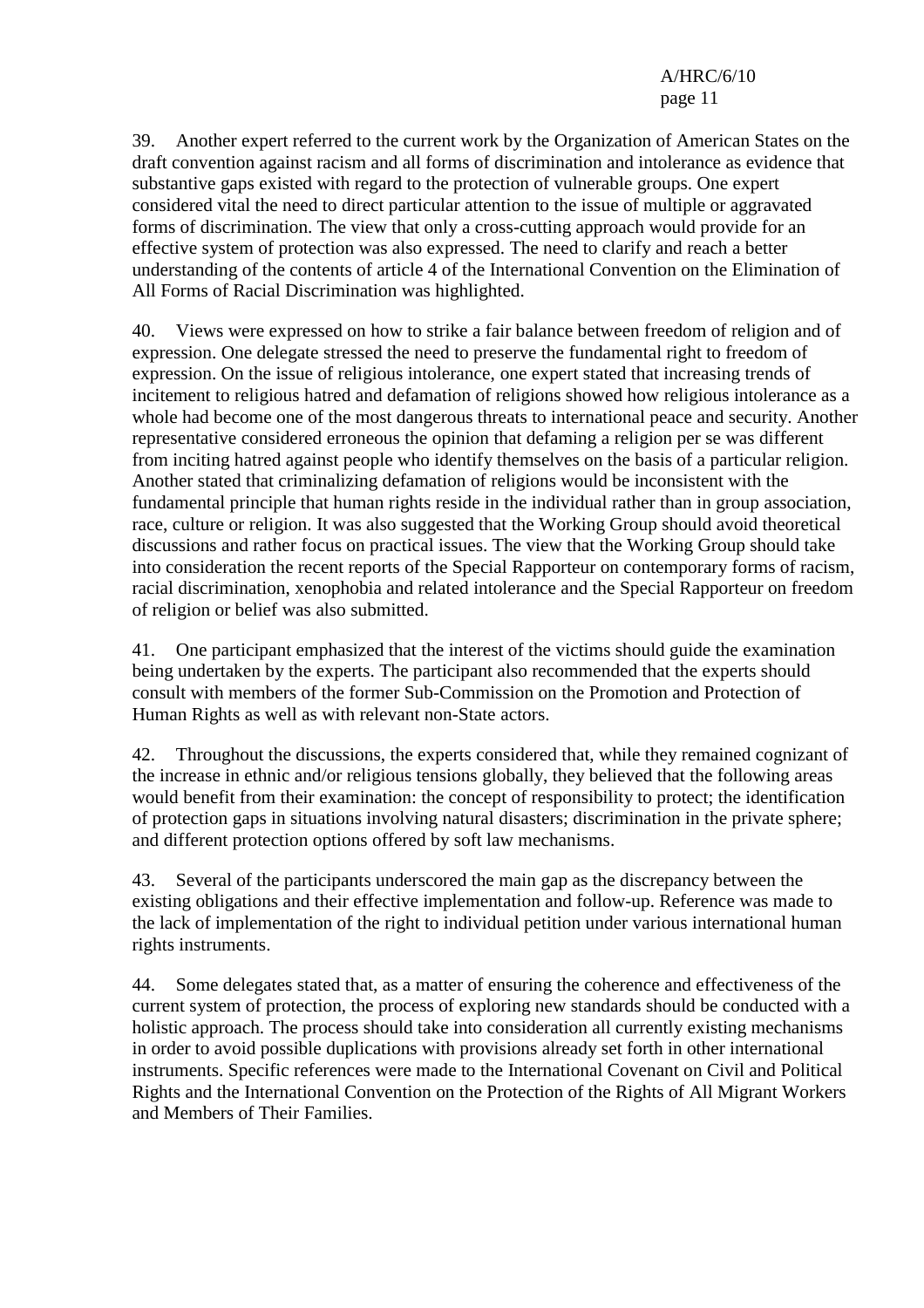45. Some delegates expressed the view that the setting of complementary international standards should result neither in weakening existing mechanisms nor in creating new platforms which may justify human rights violations. Once identified, gaps could be filled either by strengthening existing instruments with, for example, additional protocols, or by drafting new instruments. The desire that possible new instruments should be universally ratified was expressed, though there was also the recognition that no international instrument had been universally ratified to date.

### **VI. STUDY ON COMPLEMENTARY INTERNATIONAL STANDARDS**

#### **A. Presentation by the Committee on the Elimination of Racial Discrimination**

46. On the second day of the second part of its session, the Working Group began its discussions on complementary international standards. A member of the Committee on the Elimination of Racial Discrimination introduced a study on possible measures to strengthen implementation through optional recommendations or the update of its monitoring procedures.

47. The member provided a summary of the study on behalf of the Committee. He began by speaking on the various procedures at the disposal of the Committee, highlighting recent developments, such as the new follow-up procedures developed by the Committee for both its concluding observations and its opinions adopted on individual and group communications. He stressed the Committee's satisfaction at the success of the follow-up procedure, as established by the initial assessment of the follow-up procedure. He referred to a country visit conducted in 2006 by the coordinator on follow-up at the invitation of the State party in question.

48. The member went on to discuss the various obstacles, as presented in the study, to the effectiveness of the monitoring role with which the Committee had been entrusted. He highlighted the non-compliance of States parties with their reporting obligations as a major obstacle to the Committee's work and the effective implementation of the Convention. Regarding individual complaints, he stated that the potential of the procedure remained to be fully exploited.

49. During the interactive dialogue which followed the presentation, several questions were put to the Committee member. One delegate referred to the proposal relating to treaty body reforms on the submission of consolidated reports. He stated that the consolidated report approach was an interesting proposal and expressed his concern at the large number of reports States had to submit to various human rights treaty bodies and mechanisms.

50. Another delegate queried how to evaluate the inputs for the review procedure of state reports. He also asked whether it would be possible to draft general guidelines for the early warning and urgent procedures. He also enquired about cooperation between the Committee and the Special Adviser on the Prevention of Genocide and Mass Atrocities.

51. Several delegates declared that failure by States to implement the International Convention on the Elimination of All Forms of Racial Discrimination and to meet their reporting obligations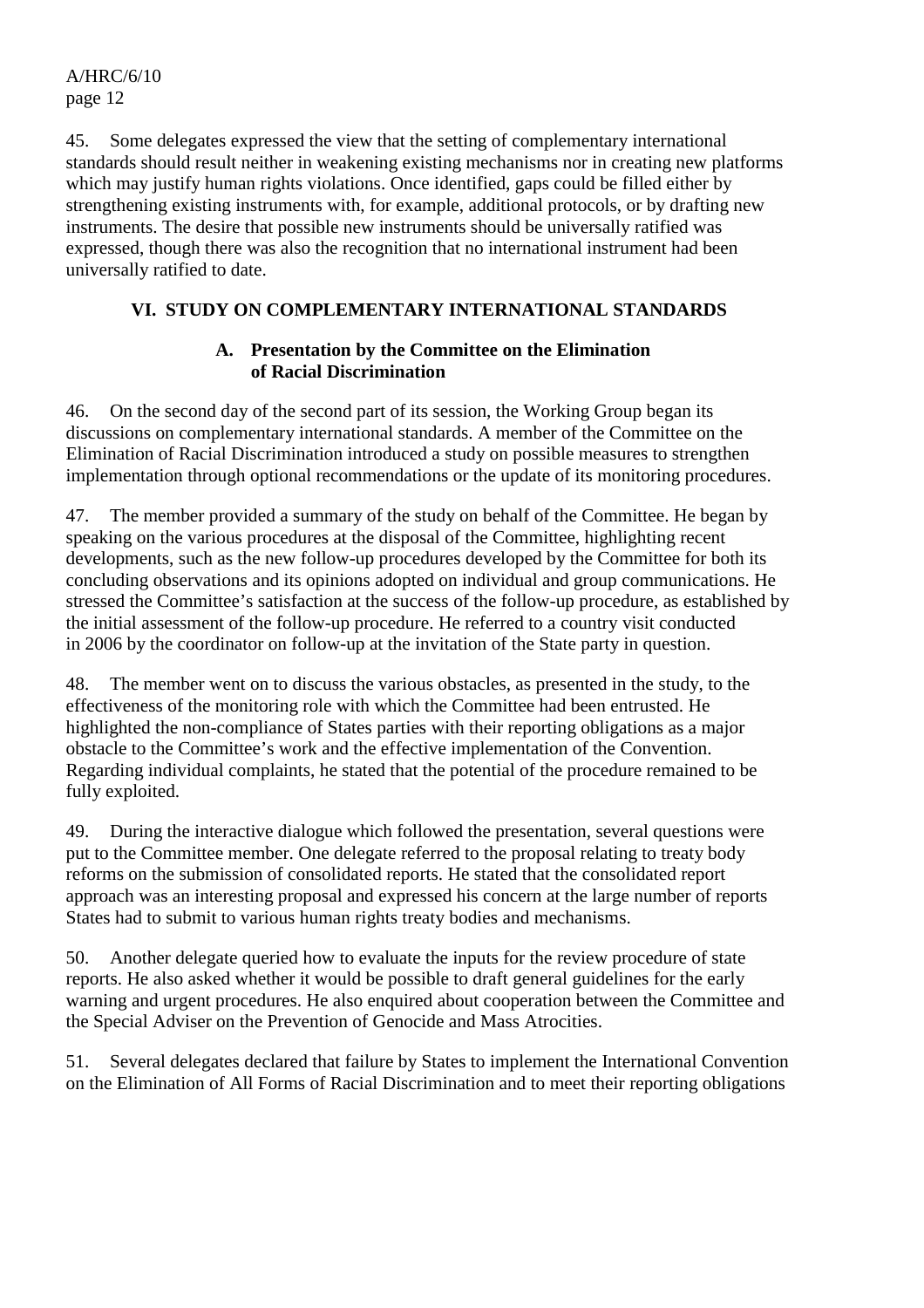under it remained the obstacles to eliminating racism. Several delegates also declared that implementation of existing standards and the elaboration of new standards to fill in gaps were mutually inclusive and that lack of implementation could not be used as an excuse to move away from complementary standards.

52. The member addressed some of the questions by providing additional information about the work of the Committee and the recommendations issued by it in its study. He explained the various procedures at the disposal of the Committee, highlighting recent developments, such as the new follow-up procedures developed by the Committee for both its concluding observations and its opinions adopted on individual and group communications. The Committee also stressed that the initial assessment of the follow-up procedure was quite positive, including a country visit conducted in 2006 by the coordinator on follow-up at the invitation of the State party in question.

53. The member listed various obstacles to the effectiveness of the monitoring role with which the Committee has been entrusted. In particular, he stressed non-compliance of States parties with their reporting obligations as a major impediment to the Committee's work and the effective implementation of the Convention. Regarding individual complaints, he noted that the potential of the procedure was still to be fully exploited.

54. Regarding the Committee's recommendations to address procedural gaps, the member summarized the list of recommendations and proposals as follows:

 (a) The Committee continued to urge States to regard the reporting process as being for their own benefit as well as obligatory, in compliance with article 9 of the Convention;

 (b) The Committee suggested that the practice of follow-up visits by the coordinator on follow-up should be further developed and that the framework for such visits be explored, including through the adoption of an optional protocol to the Convention that would further elaborate the conditions and procedures appropriate for such visits, including the financial aspects;

 (c) The Committee continued to encourage States to consider making the declaration under article 14 of the Convention providing for the possibility for individuals and groups of individuals to submit communications to the Committee and to give adequate publicity to that mechanism. It also recalled its proposal concerning the establishment of a single body to deal with individual communications to all treaty bodies by the means of an optional protocol to the relevant treaties.

### **B. Presentation by the experts**

55. On the third day of the second part of its session, the Working Group began its discussions on the study by the five experts on the content and scope of substantive gaps in the existing international instruments to combat racism, racial discrimination, xenophobia and related intolerance. The Chairman of the group of experts introduced the study.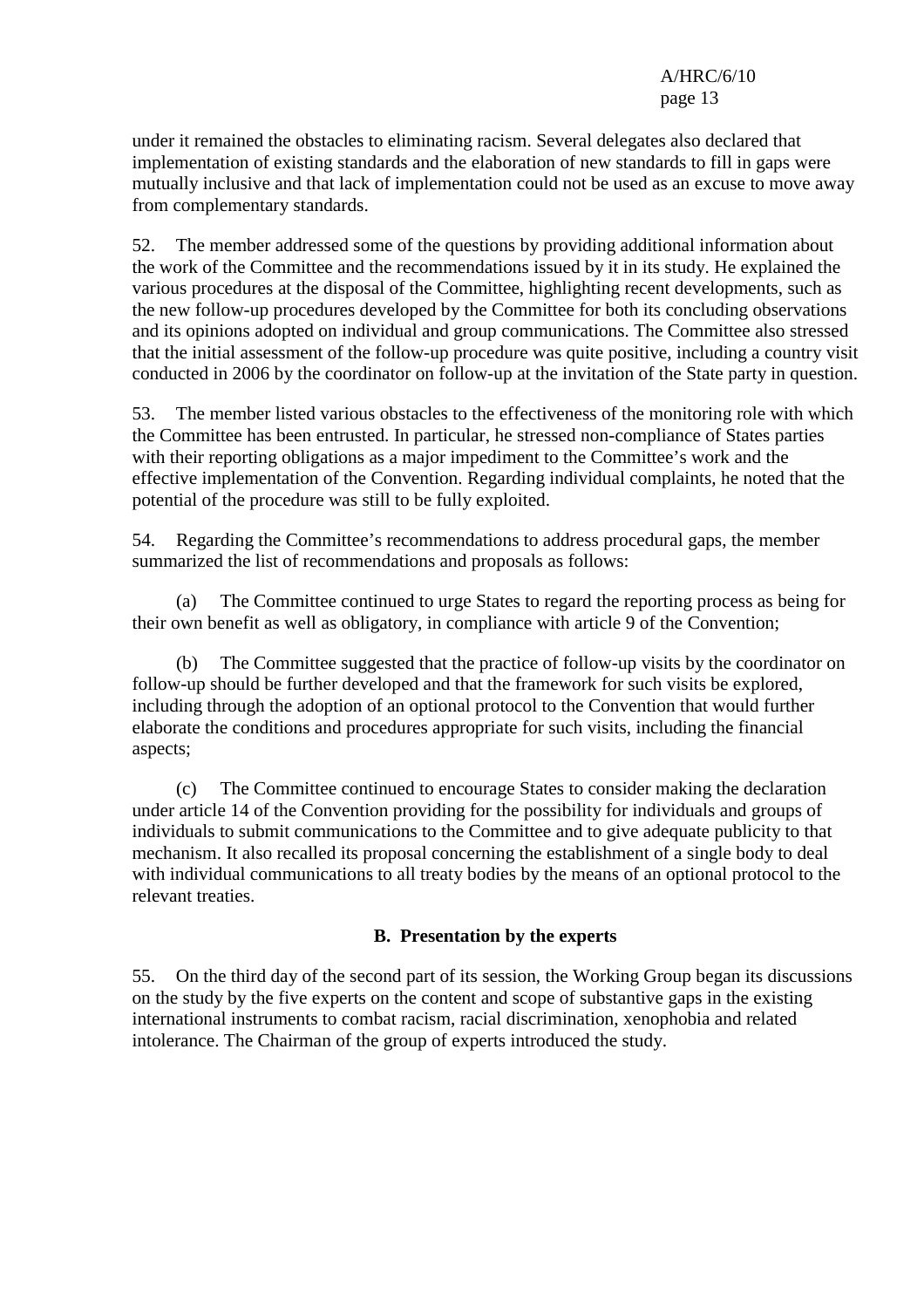56. The Chairman spoke on general matters and provided a brief overview of themes addressed by the study, then discussed the experts' recommendations. He summarized some of the difficulties the experts faced while preparing the study, in particular the time constraints. During the second half of his presentation, the Chairman provided a detailed overview of each theme covered in the study, including key points and recommendations.

57. The Chairman explained that chapter I provided an analysis of the positive obligations of States parties and the finding by the experts of the existence of a normative gap in that area. The experts concluded the chapter with a recommendation for the adoption of a comprehensive binding instrument establishing the duty to promote non-discrimination, tolerance and equality of rights irrespective of race, ethnicity and other related grounds through human rights education.

58. In chapter II, the experts examined possible gaps with regard to groups requiring special protection against racism, racial discrimination, xenophobia and related intolerance. The experts considered the following categories, as formulated by the Chairman of the Working Group at its fourth session: (a) religious groups; (b) refugees; (c) asylum-seekers; (d) stateless persons; (e) migrant workers; (f) internally displaced persons; (g) descent-based communities; (h) indigenous peoples; (i) minorities; and (j) people under foreign occupation.

59. In chapter III, the experts address possible gaps with regard to manifestations of racism, racial discrimination, xenophobia and related intolerance. The experts considered the following phenomena, as formulated by the Chairman of the Working Group: (a) multiple discrimination or aggravated forms of racial discrimination; (b) ethnic cleansing; (c) genocide; (d) religious intolerance and defamation of religious symbols; (e) racial discrimination in the private sphere; and (f) incitement to racial hatred and dissemination of hate speech and xenophobic and caricatural pictures, through traditional mass media and information technology, including the Internet. The experts provided an assessment and recommendations at the end of each thematic section.

60. Following the Chairman's introduction of the study, each one of the experts explained their individual approach to the study which they had to merge in a single effort in order to reach consensus on all of their conclusions and recommendations, except for one. The experts did not reach consensus on the inclusion of any discussion and/or reference to sexual orientation in relation to racism, racial discrimination, xenophobia and related intolerance in the study. Mr. Anwar specifically requested that his dissenting position on this matter be recorded.

61. Furthermore, the experts indicated that areas in the study might be considered unclear because of the drastic reduction of the content of the document in order to meet the required page limit. The experts stressed the crucial role of human rights education in combating racism, racial discrimination, xenophobia and related intolerance.

62. During the interactive dialogue that followed the presentations by the experts, various delegates took the floor to share their views and concerns. Several delegates noted that the study was circulated late and did not allow sufficient time for them to consult with capitals and to prepare well-thought-out comments on the study. Many delegates specified that their comments were of a preliminary nature.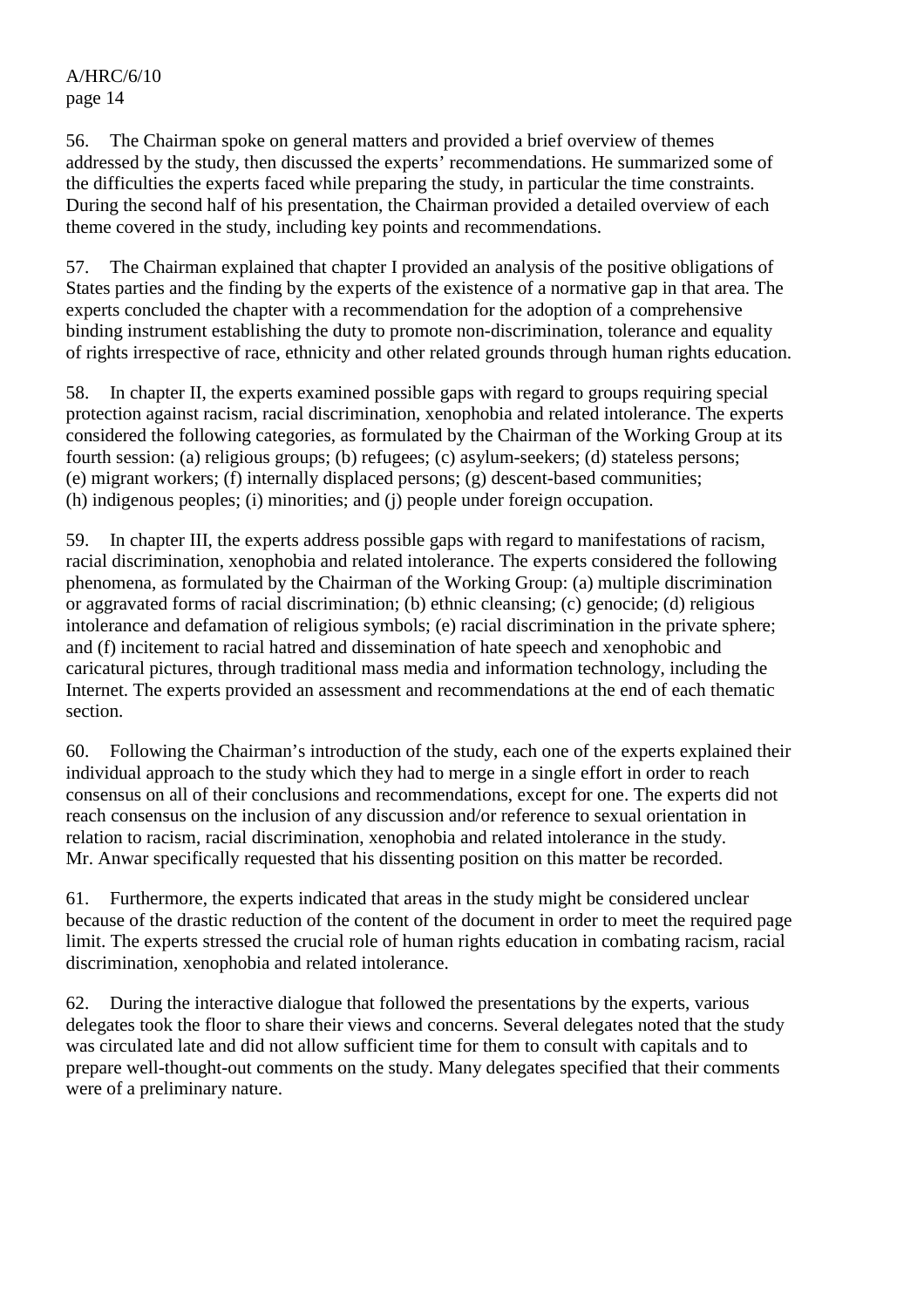63. One delegate expressed his concerns with regards to the section in the study on internally displaced persons. He noted that the guidelines on internally displaced persons mentioned in the text were not binding and the conclusion that an increasing number of States apply them was not convincing; therefore it needed reference. The delegate pointed out that the primary responsibility of the Office of the United Nations High Commissioner for Refugees was refugees, while States should take care of problems related to internally displaced persons. Several delegates expressed their support for a strong emphasis on implementation, while several others highlighted the need for complementary standards.

64. Several delegates requested clarification on the experts' recommendation for a convention on human rights education. The questions raised were about the possible content of such a convention and which body would take the lead in drafting it, and whether the elaboration should be entrusted to the United Nations Educational, Scientific and Cultural Organization (UNESCO) or to the Human Rights Council.

65. Another delegate pointed out that a distinction should be made between racial discrimination and discrimination in general. The same delegate warned that a specific group of countries would not support any reference to sexual orientation, gender and disabilities in Durban follow-up work as they were not considered in the context of racial discrimination and the framework of the Durban Declaration and Programme of Action.

66. One delegate underlined that statements suggesting that there were no substantive gaps and no need for complementary standards were not consistent with the Durban Declaration and Programme of Action, as such a request was made in the document. With regards to the arguments of implementation and application of international norms, the delegate proposed to include the implementation of the International Convention on the Elimination of All Forms of Racial Discrimination as an item in the agenda of the Working Group.

67. One delegate noted that many of the issues analysed in the study were substantive and constituted parts of the mandates of other existing mechanisms within the United Nations system, and that the study should have dealt exclusively with racism and racial discrimination. Discrimination on the basis of descent and issues connected with a caste system were therefore inconsistent with racism and racial discrimination and that they were not contained in the Durban Declaration and Programme of Action.

68. One delegate supported the findings in the study, especially the section on the positive obligations of States, but cautioned that a gradual approach was needed. The delegate also agreed with the finding that human rights and humanitarian law were not mutually exclusive and that the Committee on the Elimination of Racial Discrimination needed to look further into multiple forms of discrimination.

69. One delegate asserted that there was a contradiction in interpretation regarding the scope of protection of existing treaty bodies and that some of the comments and recommendations in the study went beyond the mandate of those treaty bodies. The delegate recommended that there should be new complementary standards, not simply further elaboration of recommendations by treaty bodies.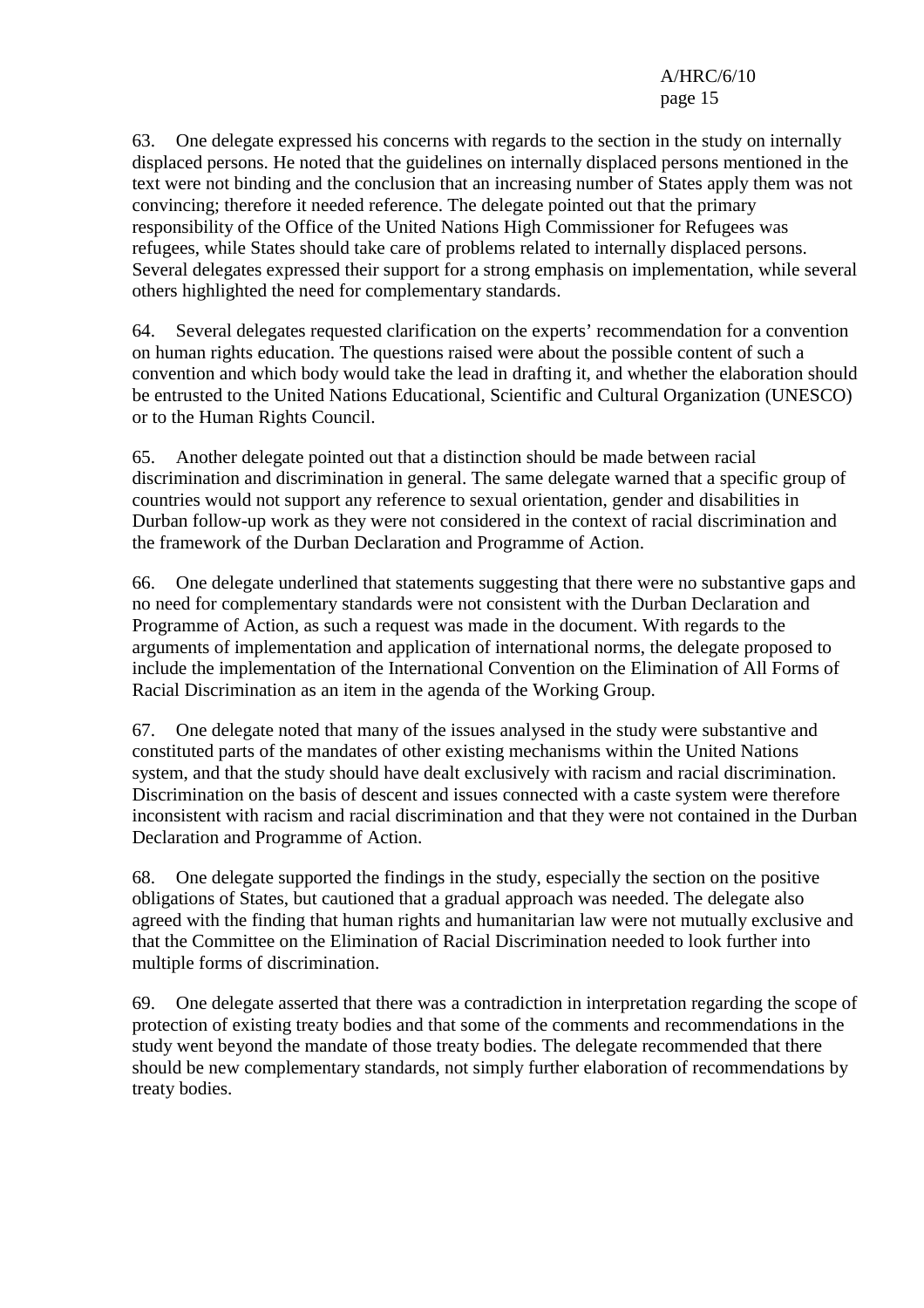70. One delegate enquired about the best way to move forward regarding the proposal for a convention on human rights education, which would go beyond article 7 of the International Convention on the Elimination of All Forms of Racial Discrimination. He also agreed with the section in the study relating to multiple forms of racism and the importance of such a section. He enquired about the possibility of identifying tools to help better understand multiple forms of racism.

71. In addressing some of the comments raised by delegates, Professor Goldschmidt explained that, in the study, the experts had tried to address questions on substantive gaps that fell under United Nations human rights treaties while taking into consideration new manifestations of racism and discrimination. With regard to multiple forms of discrimination, she explained that it was a complex area, as it was not always clear which grounds should be taken into consideration when dealing with multiple discrimination.

72. Professor Petrova took the floor to address the concern expressed by some delegates that the study emphasized only the strengthening of the International Convention on the Elimination of All Forms of Racial Discrimination and concluded that there was no need for complementary standards. She stated that the study went beyond answering the question as to whether there were gaps. According to the experts, the problem was not only one of lack of implementation, but of insufficiency of standards, as some of the existing standards could benefit from further development. They were therefore also arguing in favour of more detailed standards.

73. Professor Petrova reiterated the existence of a gap regarding human rights education, as there was no legally binding document establishing the duty to promote non-discrimination, tolerance and equality of rights irrespective of race, ethnicity and other related grounds through human rights education. With regard to definitions of racism and xenophobia, she stated that the experts had been guided by the language in the Durban Declaration and Programme of Action. She also restated the importance of recognizing multiple forms of racism and defining strategies to tackle them.

74. Professor Maluwa addressed the question asked by one delegate as to the extent to which, if any, socio-economic factors and the millennium development goals played a role in the production of the study. He admitted that the study did not reflect those areas, although the experts did have detailed discussions on their impact on racism. One example concerned the various discussions the experts held on environmental degradation and their consequences as related to racism. However, given the exigencies imposed by the scope of their mandate, the experts decided to adhere to the themes outlined in the Chairman's conclusions during the fourth session of the Working Group.

75. In relation to internally displaced persons, Professor Maluwa responded to a delegate's concerns at the lack of reference to the draft African Union convention on the rights of internally displaced persons in Africa. He reminded delegates of paragraph 2 of Human Rights Council resolution 1/5, which created the mandate of the experts and specified that the experts were to study the content and scope of the substantive gaps in international instruments to combat racism, racial discrimination, xenophobia and related intolerance, and that there was no reference to regional instruments therein, which explained the lack of reference to any regional instruments, scholarly reports or studies.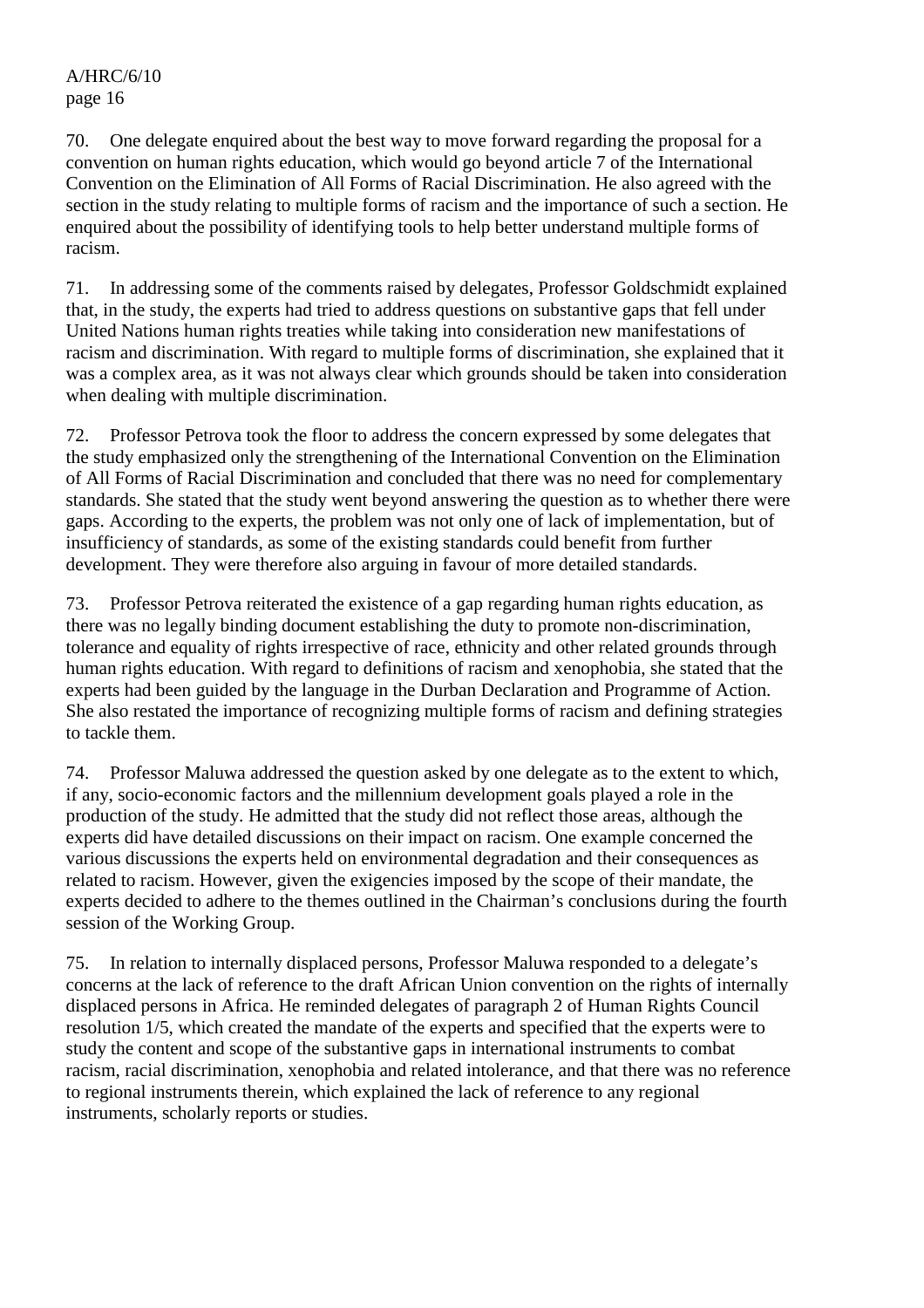76. Mr. Anwar focused on human rights education and the strong recommendation that religious schools should teach human rights education, which would increase understanding and could help to prevent misunderstanding and hatred.

77. Serguei Lazarev of UNESCO took the floor to comment on the readiness of that body to elaborate and/or to contribute to the elaboration of a human rights instrument on education to combat racism. He also emphasized that the experience accumulated by UNESCO over the years in that particular area put it in a favourable position regarding the elaboration of such an instrument. He also referred to the role of publications on education and human rights, and listed various books published by UNESCO.

78. The Chairman of the group of experts addressed some of the questions from the delegates. In particular, he stated that the recognition by States under article 14 of the International Convention on the Elimination of All Forms of Racial Discrimination on the competence of the Committee to receive and consider communications from individuals or groups of individuals within its jurisdiction could improve the implementation of the Convention. He also expressed the view that the development of national action plans would make an important contribution in combating racism. With regard to the impression that the selection of some of the issues examined in the study was arbitrary, he explained that the theme on multiple forms of discrimination was proposed by the Working Group in the conclusions of the Chairman at its fourth session and that the experts had simply followed the guidelines in paragraph 2 of the Durban Declaration and Programme of Action.

79. The Chairman made concluding remarks and thanked the experts for the work performed on an extremely complex subject. He stated that it was important to decide what was to be done in the future. A starting point would be to read through the two studies in more detail, as they were very dense texts. He also stated that, pursuant to Human Rights Council decision 3/103, he would transmit the study to the Ad Hoc Committee of the Human Rights Council on the Elaboration of Complementary Standards to the International Convention on the Elimination of All Forms of Racial Discrimination.

### **VII. CONCLUSIONS AND RECOMMENDATIONS**

### **A. First part of the session**

### **CONCLUSIONS**

### **National action plans**

80. **The Working Group urges States, in accordance with paragraph 66 of the Durban Programme of Action, to establish and implement without delay national policies and action plans to combat racism, racial discrimination, xenophobia and related intolerance, including their gender-based manifestations.** 

81. **The Working Group emphasizes that it is essential for States to recognize the presence of individuals or groups of individuals who are victims of racism, racial discrimination, xenophobia and related intolerance, including multiple and aggravated forms of discrimination within their jurisdictions.**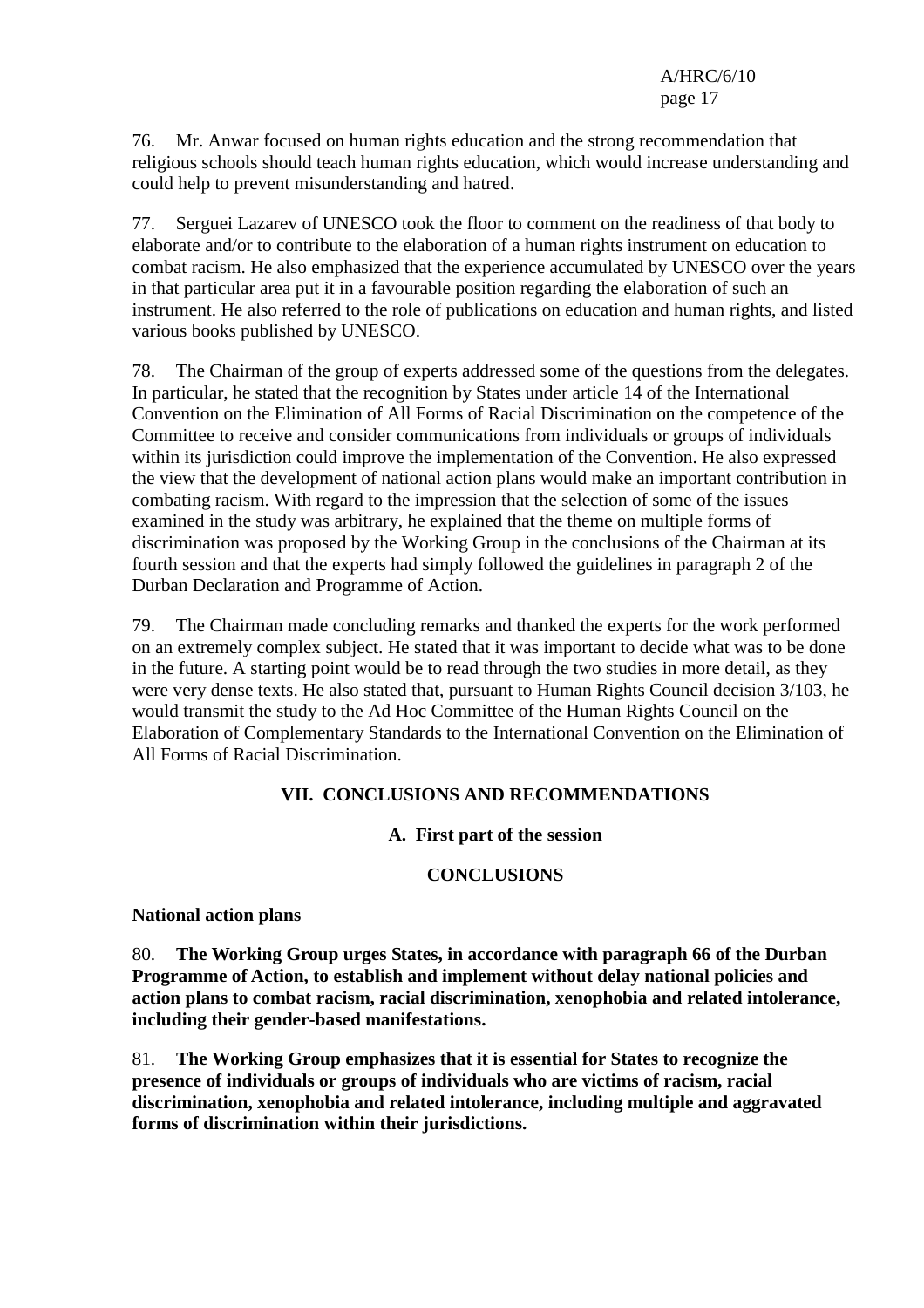82. **The Working Group affirms that the adoption of measures to combat racism, racial discrimination, xenophobia and related intolerance at the international, regional and national levels are likely to remain ineffective if those measures are not accompanied by a comprehensive understanding of racial discrimination and related intolerance and effective implementation measures.** 

83. **The Working Group recalls that the importance of implementing national action plans in combating racism, racial discrimination, xenophobia and related intolerance has been emphasized in various recommendations contained in its previous reports.** 

**Complementary international standards** 

84. **The Working Group affirms that the preliminary exchange of view with the highly qualified experts selected to produce a base document outlining substantive gaps in the International Convention on the Elimination of All Forms of Racial Discrimination and make concrete recommendations on the means and avenues to bridge these gaps was very fruitful.** 

85. **The Working Group recognizes the independence and competence of the experts and looks forward to the fulfilment of their mandate.** 

### **RECOMMENDATIONS**

**General recommendations on national action plans** 

86. **The Working Group expresses the need for States, as bearers of the primary responsibility for national action plans, to involve all stakeholders, including victims, national human rights institutions, non-governmental organizations and civil society in general in the design, implementation, monitoring and evaluation of national action plans as a tool to combat racism, racial discrimination, xenophobia and related intolerance.** 

87. **The Working Group calls upon States to recognize the importance of national action plans and other measures that serve to strengthen efforts to combat and monitor racism, racial discrimination, xenophobia and related intolerance.** 

88. **The Working Group encourages States to take adequate measures to ensure appropriate human and financial resources are made available in the consultations leading to the preparation, elaboration, implementation and monitoring of national action plans.** 

89. **The Working Group calls on States to analyse, review and update all existing laws and policies which could have a potentially adverse effect on the preparation, implementation and monitoring of national action plans.** 

90. **The Working Group calls upon States to ensure that national action plans are consistent with international human rights instruments to which they are parties, and in particular the International Convention on the Elimination of All Forms of Racial Discrimination and the Durban Declaration and Programme of Action.**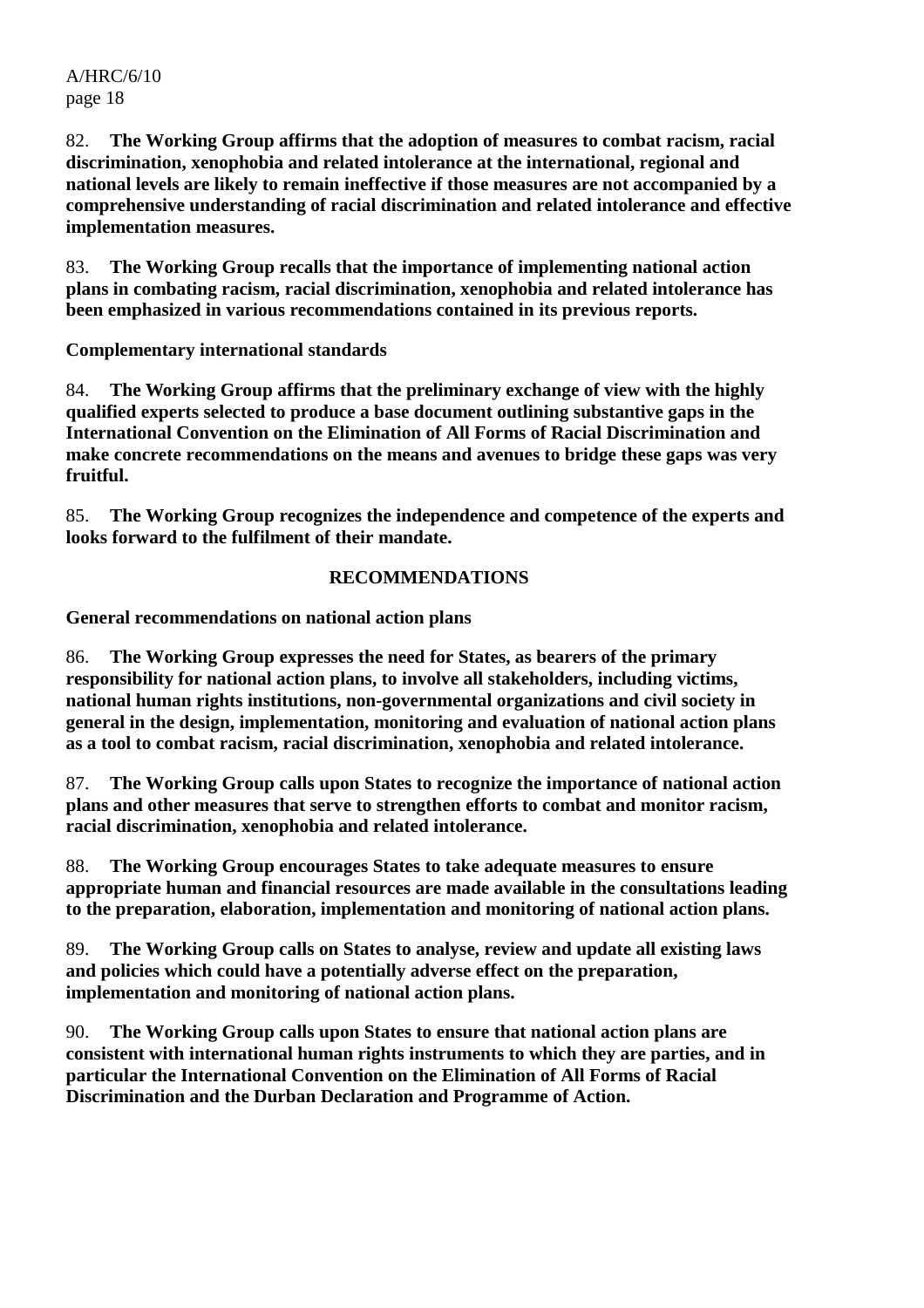91. **The Working Group calls upon States that have not yet done so to establish mechanisms and to provide for an effective process to oversee the preparation and implementation of their national action plans. States are to ensure that these mechanisms are adequately funded and staffed.** 

92. **The Working Group encourages States to recognize the importance of education as an effective tool for combating racism, racial discrimination, xenophobia and related intolerance. Human rights education as a tool must be an integral component of any national plan of action.** 

93. **The Working Group invites States to ensure that the contents of national action plans allow for easy understanding by all stakeholders.** 

94. **The Working Group encourages States to request technical assistance from OHCHR in the preparation, implementation and monitoring of national action plans.** 

**Implementation and monitoring of national action plans** 

95. **The Working Group calls upon States to involve all stakeholders, and in particular victims of racism, racial discrimination, xenophobia and related intolerance, in the preparation, elaboration, implementation and monitoring of national action plans.** 

96. **The Working Group recommends the creation of appropriate channels of communications to be established at the national level by States with non-governmental organizations, the private sector, the mass media and non-State actors to facilitate their involvement in the preparation, implementation and monitoring of national action plans, in order to promote and ensure ownership and transparency.** 

97. **The Working Group encourages States to take appropriate measures to ensure the coordination of the contributions of all stakeholders involved in the preparation and implementation of national action plans.** 

98. **The Working Group calls upon States to include in their national action plans positive measures to ensure the fulfilment of the principle of equality and non-discrimination.** 

99. **The Working Group calls upon States to engage with civil society in the monitoring and evaluation and implementation of their national action plans.** 

100. **The Working Group invites States to periodically review and update their national action plans. It encourages States to establish objectives, benchmarks and indicators to monitor the implementation of national action plans.** 

101. **The Working Group encourages States to ensure that they establish, update and/or adapt their mechanisms for the collection of disaggregated data in accordance with international standards for the protection of personal information in order to ensure inclusiveness in national action plans of all victims of racism.**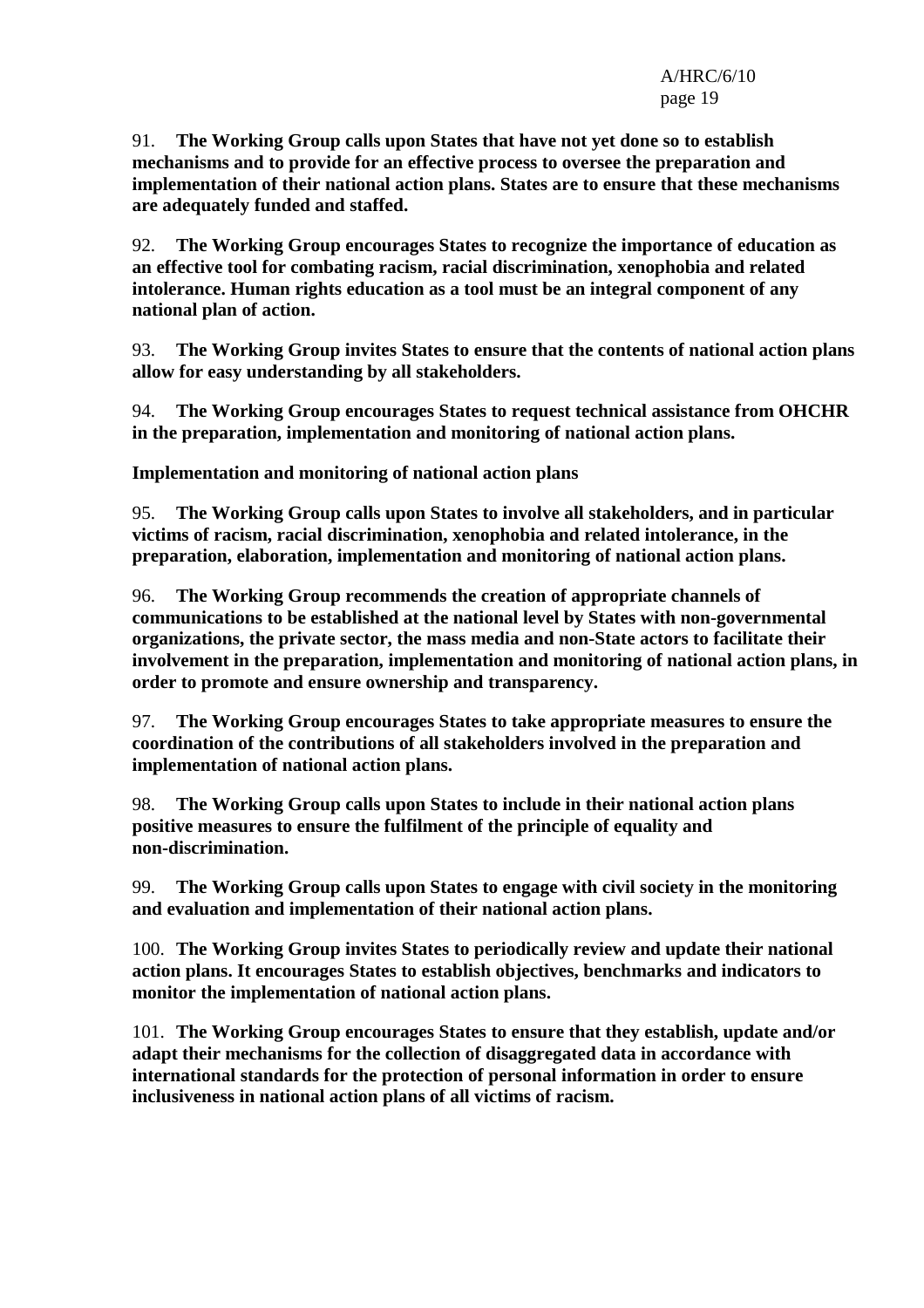102. **The Working Group calls upon States, as requested in the Durban Programme of Action, to regularly inform OHCHR of the status of the implementation of the Durban Declaration and Programme of Action at the national level, especially regarding the preparation and implementation of national action plans.** 

**Recommendations to the Office of the United Nations High Commissioner for Human Rights** 

103. **The Working Group invites OHCHR to post on the Internet relevant information on Durban follow-up activities, thereby facilitating the exchange of information on the follow-up and implementation of the Durban Declaration and Programme of Action, and contributing to a higher visibility of those activities.** 

104. **The Working Group invites OHCHR to increase its collaboration with United Nations agencies and country teams with regard to the follow-up and implementation of the Durban Declaration and Programme of Action.** 

105. **The Working Group calls upon OHCHR to take a proactive stance with regards to its capacity to assist States in the preparation and implementation of national action plans.** 

**B. Second part of the session** 

### **CONCLUSIONS AND RECOMMENDATIONS**

106. **The Working Group notes the study submitted by the Committee on the Elimination of Racial Discrimination on possible measures to strengthen implementation through optional recommendations or the update of its monitoring procedures, and the study submitted by the five experts on the contents and scope of substantive gaps in the existing international instruments to combat racism, racial discrimination, xenophobia and related intolerance.** 

107. **The Working Group held interactive dialogues with the five experts as well as the member of the Committee on the Elimination of Racial Discrimination. During the dialogues, various views were expressed by delegations.** 

108. **The Working Group invites States to further consider the recommendations made by the Committee on the Elimination of Racial Discrimination in its study.** 

109. **The Working Group transmits to the Human Rights Council the study by the five experts prepared in the context of paragraph 199 of the Durban Programme of Action, and pursuant to Human Rights Council resolution 1/5 and Human Rights Council decision 3/103, paragraph (g).** 

### **VIII. ADOPTION OF THE REPORT**

110. Having adopted its recommendations by consensus and entrusted the Chairman-Rapporteur with the finalization of the other sections, the above report is considered adopted as of 10 October 2007.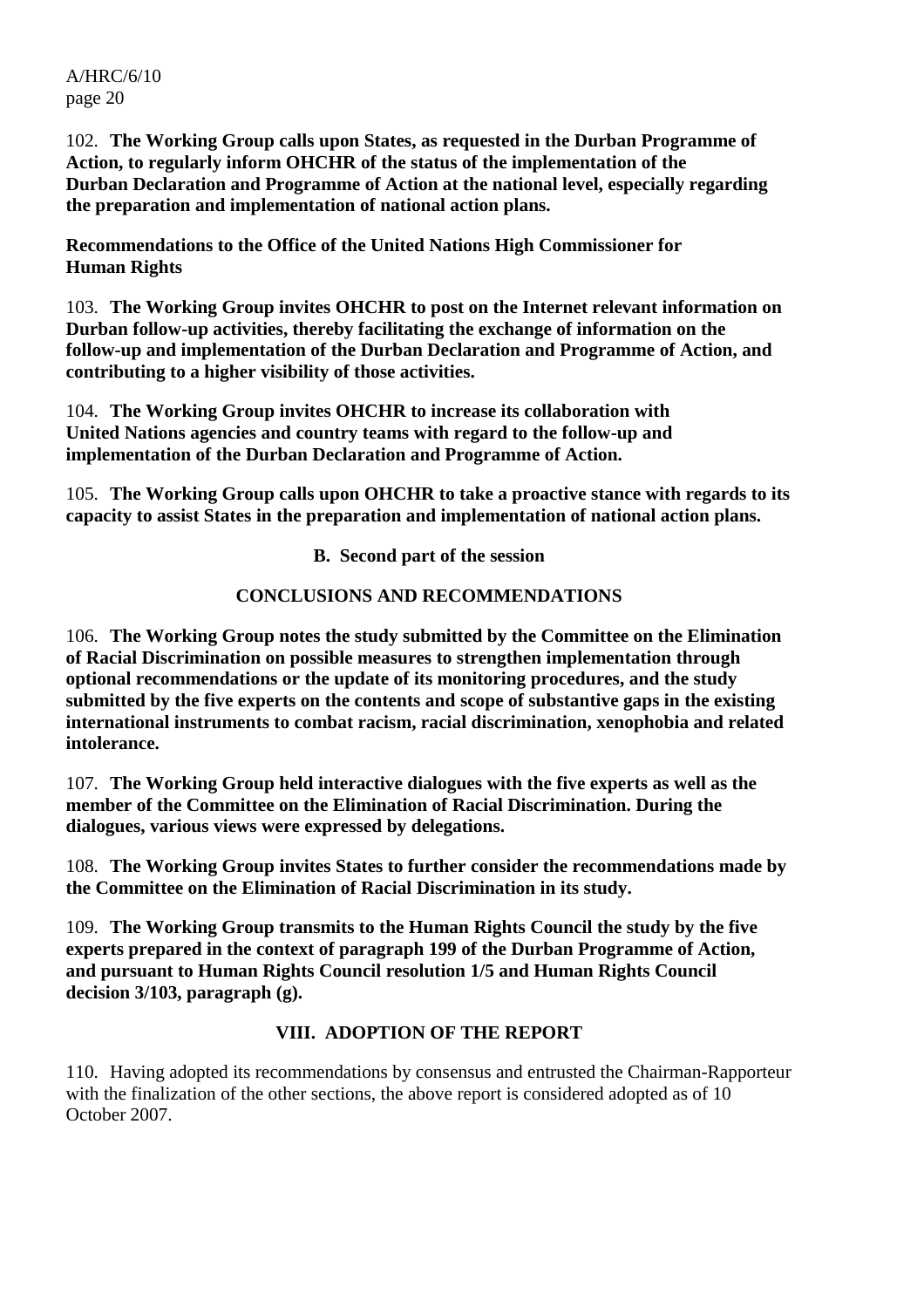#### **Annex I**

#### **LIST OF ATTENDANCE**

#### **States**

Algeria, Angola, Argentina, Austria, Bahrain, Bangladesh, Belgium, Bosnia and Herzegovina, Brazil, Burkina Faso, Chile, China, Colombia, Croatia, Djibouti, Dominican Republic, Ecuador, Egypt, El Salvador, Finland, France, Gabon, Germany, Ghana, Greece, Guatemala, Haiti, Hungary, India, Indonesia, Iran (Islamic Republic of), Japan, Jordan, Lesotho, Libyan Arab Jamahiriya, Madagascar, Maldives, Mexico, Montenegro, Morocco, Netherlands, New Zealand, Norway, Philippines, Portugal, Romania, Russian Federation, Rwanda, Senegal, Serbia, Slovakia, Slovenia, South Africa, Spain, Sudan, Sweden, Switzerland, Syrian Arab Republic, Thailand, The former Yugoslav Republic of Macedonia, Tunisia, Turkey, Uganda, Ukraine, United Kingdom of Great Britain and Northern Ireland, United Republic of Tanzania, Uruguay, Venezuela (Bolivarian Republic of), Zimbabwe.

#### **National human rights institutions, international coordinating committees and regional groups of national institutions**

International Coordinating Committee of National Human Rights Institutions

#### **Intergovernmental organizations**

African Union

League of Arab States

Council of the European Union

#### **Specialized agencies**

United Nations Educational, Scientific and Cultural Organization

#### **Non-governmental organizations**

*Special consultative status* 

Asian Indigenous and Tribal Peoples Network

Commission Africaine des Promotions de la Santé et des Droits de l'Homme

*Roster status* 

Association of World Citizens

*Accredited to the World Conference Against Racism, Racial Discrimination, Xenophobia and Related Intolerance*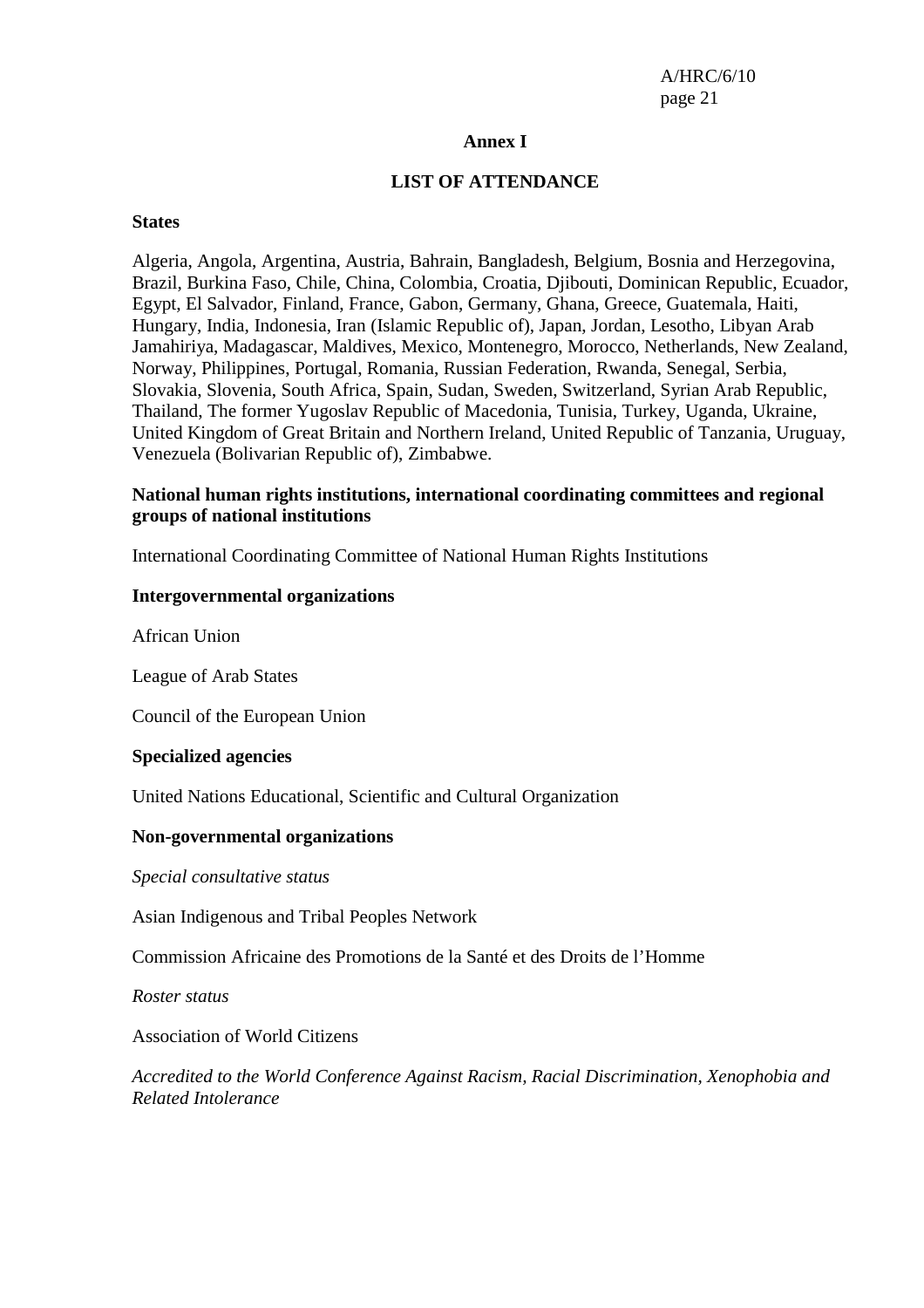### **Annex II**

### **AGENDA (FIRST PART)**

- 1. Opening of the session.
- 2. Election of the Chairman-Rapporteur.
- 3. Adoption of the agenda.
- 4. Organization of work.
- 5. General statements: exchange of information on participants' implementation activities and debate on issues of general interest for the implementation process.
- 6. Panel 1: Thematic analysis: on the role of national plans of action in combating racism, racial discrimination, xenophobia and related intolerance:
	- A. Presentations by the panellists;
	- B. Presentation by the Secretariat on experience in providing technical assistance toward elaboration of national plans of action.
- 7. Panel 2: Complementary international standards: preliminary exchange of views with the five experts to produce a base document and to make concrete recommendations on the means and avenues to bridge these gaps.
- 8. Follow-up to the recommendations of the fourth session.
- 9. Recommendations for future work.
- 10. Adoption of conclusions and recommendations.
- 11. Adoption of the report.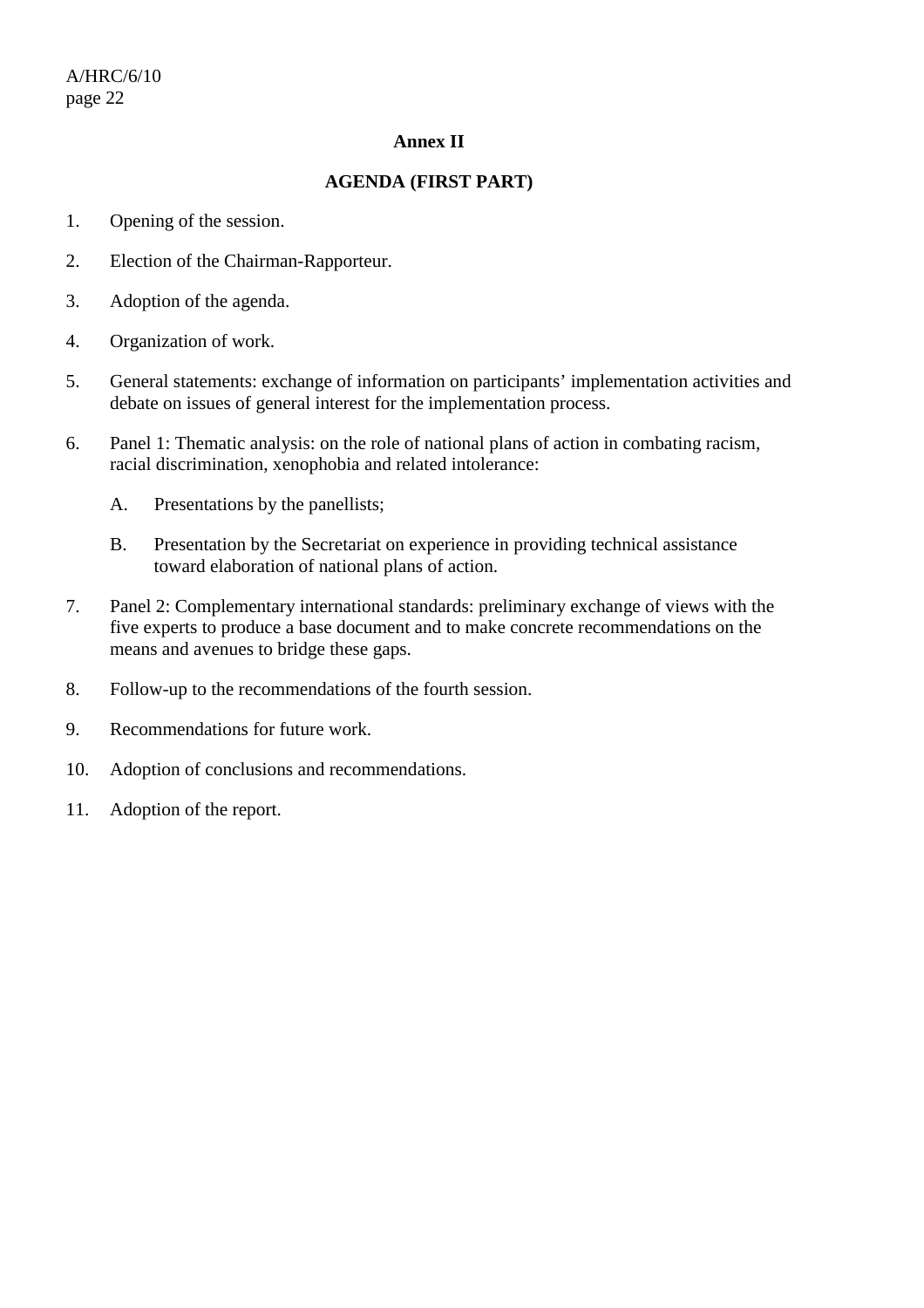#### **Annex III**

#### **AGENDA (SECOND PART)**

#### **Provisional agenda**

- 1. Opening of the session.
- 2. Election of the Chairman-Rapporteur.
- 3. Adoption of the agenda.
- 4. Organization of work.

5. General statements: exchange of information on participants' implementation activities and debate on issues of general interest to the implementation process.

- 6. Thematic analysis: the Study on complementary international standards.
	- A. Study of the Committee on the Elimination of Racial Discrimination on possible measures to strengthen implementation through optional recommendations or the update of its monitoring procedures:
		- − Current procedures and obstacles to the effectiveness of the monitoring role of the Committee;
		- − Recommendations to States and proposals for increased effectiveness of the Committee's monitoring procedures.
	- B. Study by the five experts on the content and scope of substantive gaps in the existing international instruments to combat racism, racial discrimination, xenophobia and related intolerance:
		- − Complementary international standards with regard to positive obligations of States;
		- − Complementary international standards with regard to groups requiring special protection against racism, racial discrimination, xenophobia and related intolerance;
		- − Complementary international standards with regard to manifestations of racism, racial discrimination, xenophobia and related intolerance.
- 7. Follow-up to the recommendations of the fourth session.
- 8. Recommendations for future work.
- 9. Adoption of conclusions and recommendations.
- 10. Adoption of the report.